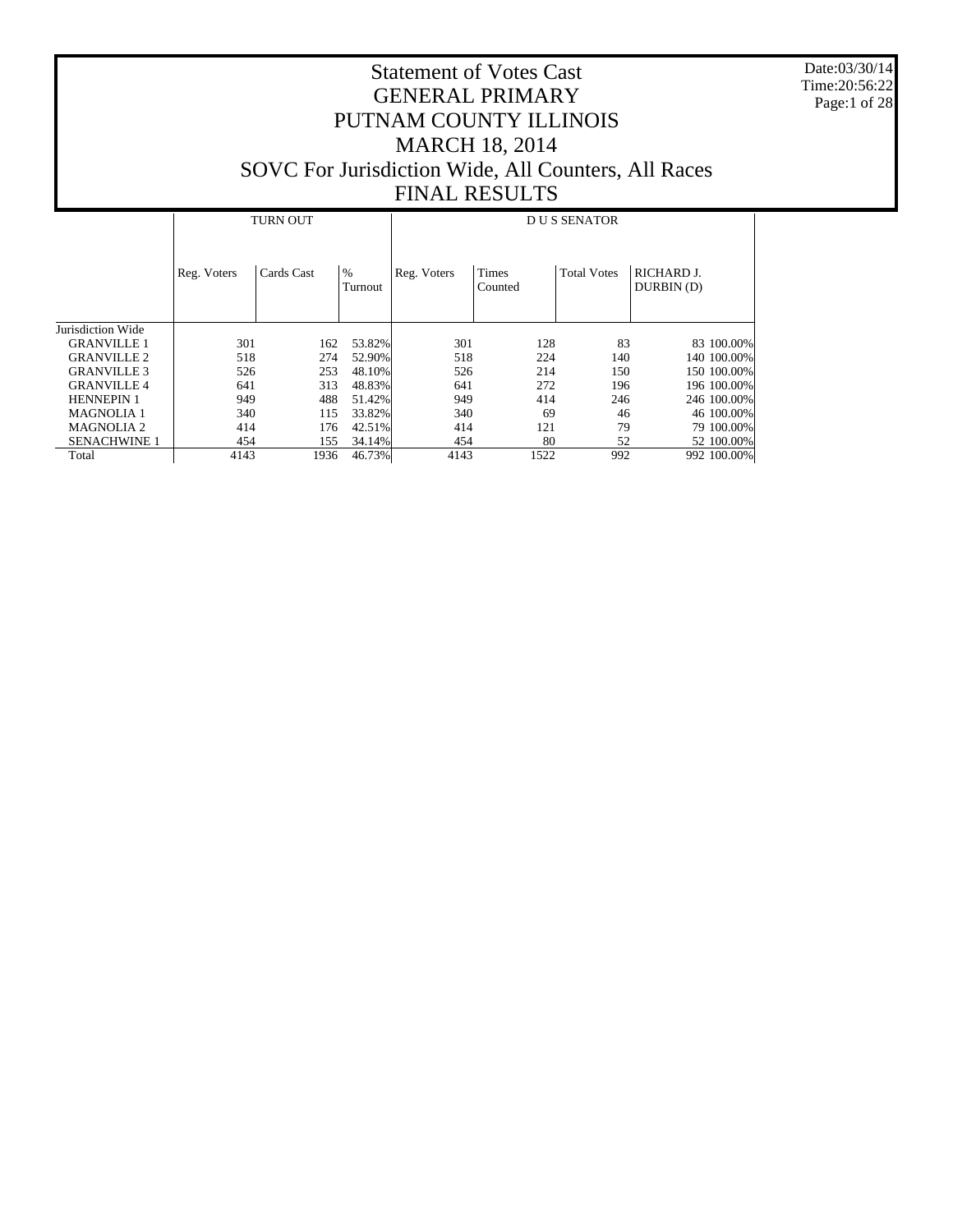Date:03/30/14 Time:20:56:22 Page:2 of 28

## Statement of Votes Cast GENERAL PRIMARY PUTNAM COUNTY ILLINOIS MARCH 18, 2014 SOVC For Jurisdiction Wide, All Counters, All Races FINAL RESULTS

#### D GOVERNOR/LT GOV

|                     | Reg. Voters | <b>Times</b><br>Counted | <b>Total Votes</b> | (D) |        | HARDIMAN/DONAL   QUINN/VALLAS (D) |        |
|---------------------|-------------|-------------------------|--------------------|-----|--------|-----------------------------------|--------|
| Jurisdiction Wide   |             |                         |                    |     |        |                                   |        |
| <b>GRANVILLE 1</b>  | 301         | 128                     | 84                 | 31  | 36.90% | 53                                | 63.10% |
| <b>GRANVILLE 2</b>  | 518         | 224                     | 147                | 62  | 42.18% | 85                                | 57.82% |
| <b>GRANVILLE 3</b>  | 526         | 214                     | 152                | 54  | 35.53% | 98                                | 64.47% |
| <b>GRANVILLE4</b>   | 641         | 272                     | 206                | 77  | 37.38% | 129                               | 62.62% |
| <b>HENNEPIN 1</b>   | 949         | 414                     | 258                | 109 | 42.25% | 149                               | 57.75% |
| <b>MAGNOLIA 1</b>   | 340         | 69                      | 49                 | 26  | 53.06% | 23                                | 46.94% |
| <b>MAGNOLIA 2</b>   | 414         | 121                     | 86                 | 30  | 34.88% | 56                                | 65.12% |
| <b>SENACHWINE 1</b> | 454         | 80                      | 49                 | 25  | 51.02% | 24                                | 48.98% |
| Total               | 4143        | 1522                    | 1031               | 414 | 40.16% | 617                               | 59.84% |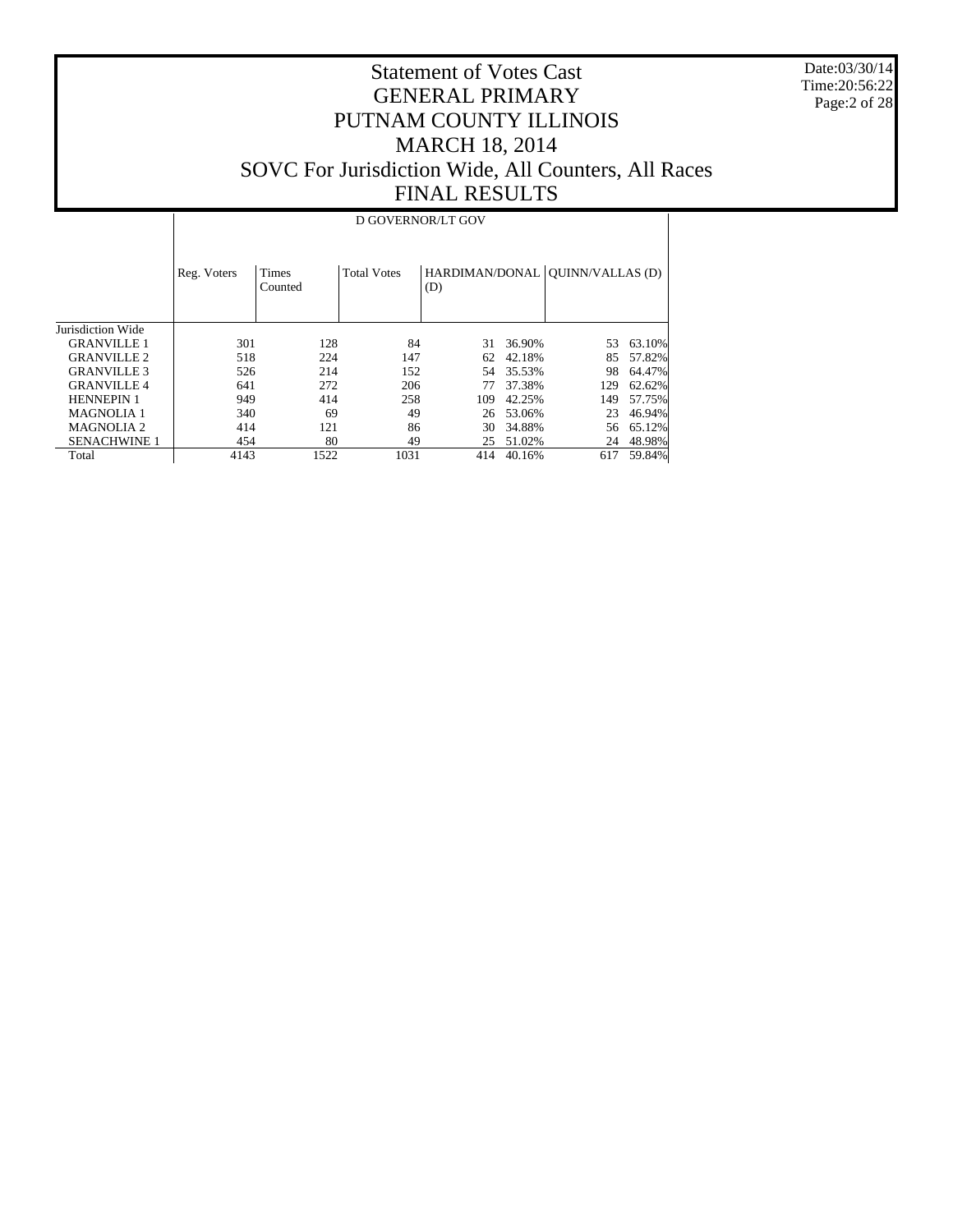Date:03/30/14 Time:20:56:22 Page:3 of 28

|                     | D ATTORNEY GENERAL |                         |                    |                  |  |  |  |
|---------------------|--------------------|-------------------------|--------------------|------------------|--|--|--|
|                     | Reg. Voters        | <b>Times</b><br>Counted | <b>Total Votes</b> | LISA MADIGAN (D) |  |  |  |
| Jurisdiction Wide   |                    |                         |                    |                  |  |  |  |
| <b>GRANVILLE 1</b>  | 301                | 128                     | 86                 | 86 100,00%       |  |  |  |
| <b>GRANVILLE 2</b>  | 518                | 224                     | 140                | 140 100,00%      |  |  |  |
| <b>GRANVILLE 3</b>  | 526                | 214                     | 152                | 152 100,00%      |  |  |  |
| <b>GRANVILLE 4</b>  | 641                | 272                     | 198                | 198 100.00%      |  |  |  |
| <b>HENNEPIN 1</b>   | 949                | 414                     | 248                | 248 100.00%      |  |  |  |
| <b>MAGNOLIA1</b>    | 340                | 69                      | 41                 | 41 100.00%       |  |  |  |
| <b>MAGNOLIA 2</b>   | 414                | 121                     | 85                 | 85 100,00%       |  |  |  |
| <b>SENACHWINE 1</b> | 454                | 80                      | 51                 | 51 100.00%       |  |  |  |
| Total               | 4143               | 1522                    | 1001               | 1001 100.00%     |  |  |  |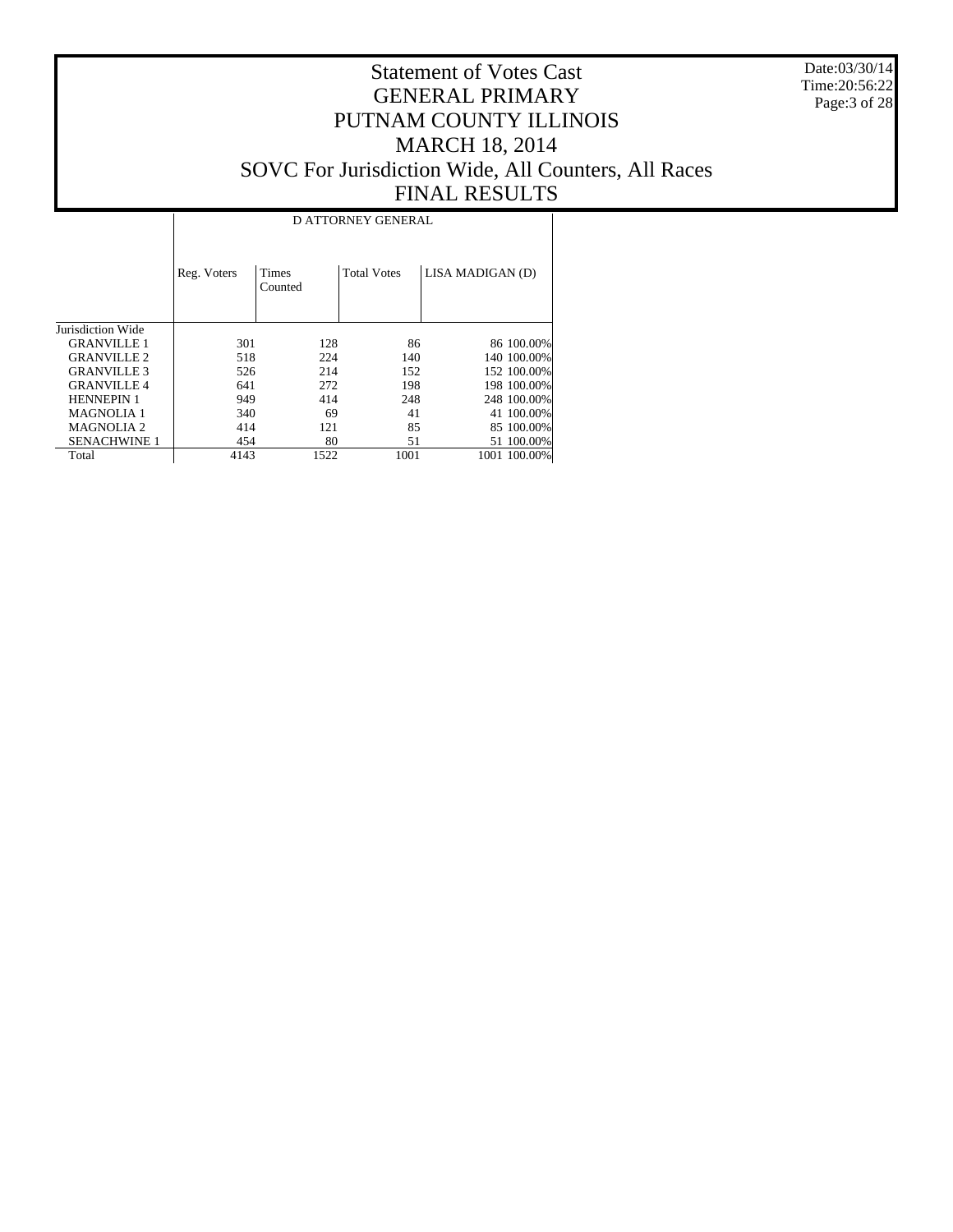Date:03/30/14 Time:20:56:22 Page:4 of 28

|                     |             | <b>D SECRETARY OF STATE</b> |                    |                        |              |  |  |  |  |
|---------------------|-------------|-----------------------------|--------------------|------------------------|--------------|--|--|--|--|
|                     | Reg. Voters | <b>Times</b><br>Counted     | <b>Total Votes</b> | <b>JESSE WHITE (D)</b> |              |  |  |  |  |
| Jurisdiction Wide   |             |                             |                    |                        |              |  |  |  |  |
| <b>GRANVILLE 1</b>  | 301         | 128                         | 87                 |                        | 87 100.00%   |  |  |  |  |
| <b>GRANVILLE 2</b>  | 518         | 224                         | 154                |                        | 154 100.00%  |  |  |  |  |
| <b>GRANVILLE 3</b>  | 526         | 214                         | 163                |                        | 163 100.00%  |  |  |  |  |
| <b>GRANVILLE4</b>   | 641         | 272                         | 215                |                        | 215 100.00%  |  |  |  |  |
| <b>HENNEPIN 1</b>   | 949         | 414                         | 289                |                        | 289 100.00%  |  |  |  |  |
| <b>MAGNOLIA1</b>    | 340         | 69                          | 48                 |                        | 48 100,00%   |  |  |  |  |
| <b>MAGNOLIA 2</b>   | 414         | 121                         | 87                 |                        | 87 100.00%   |  |  |  |  |
| <b>SENACHWINE 1</b> | 454         | 80                          | 61                 |                        | 61 100.00%   |  |  |  |  |
| Total               | 4143        | 1522                        | 1104               |                        | 1104 100.00% |  |  |  |  |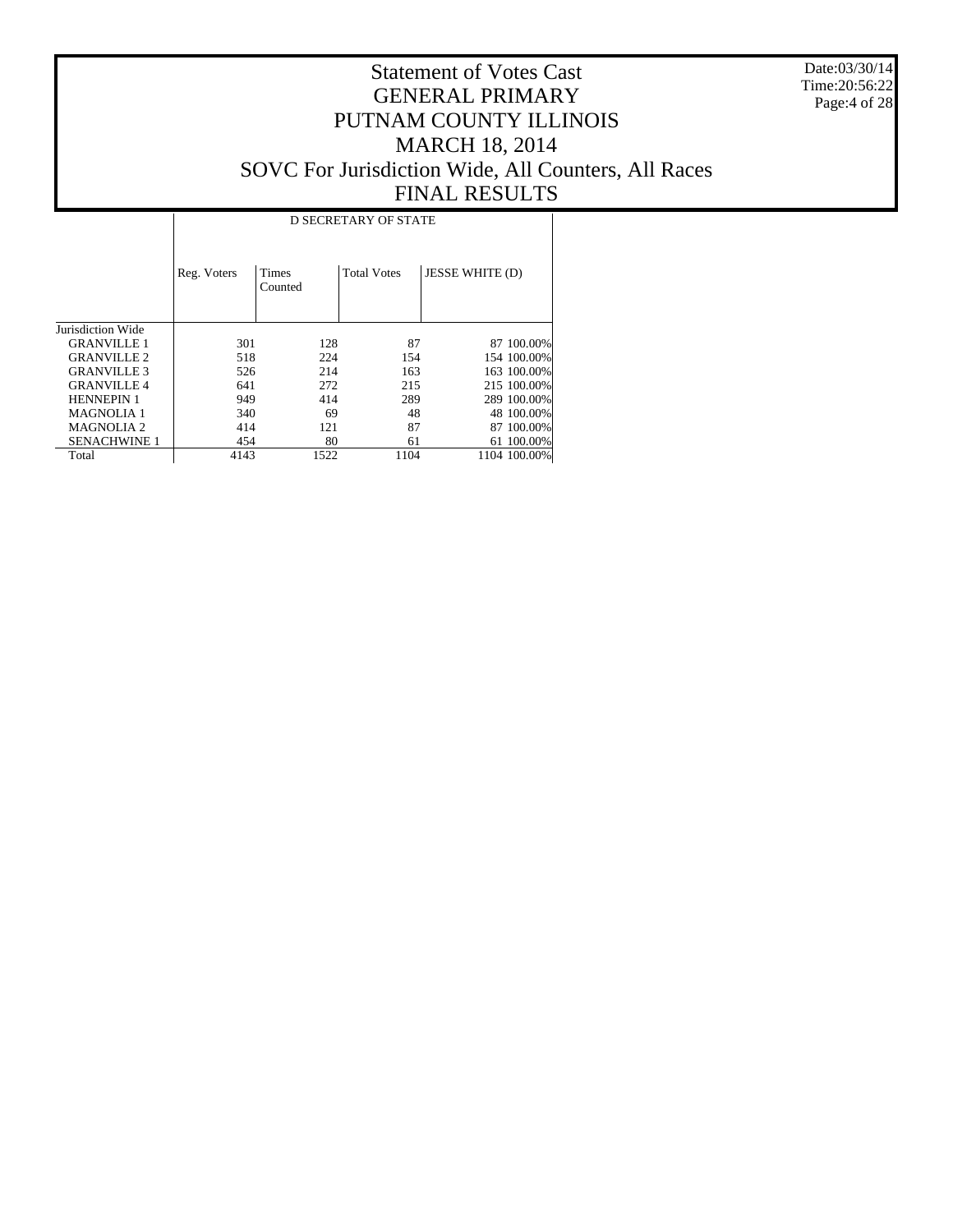Date:03/30/14 Time:20:56:22 Page:5 of 28

## Statement of Votes Cast GENERAL PRIMARY PUTNAM COUNTY ILLINOIS MARCH 18, 2014 SOVC For Jurisdiction Wide, All Counters, All Races FINAL RESULTS

|                     | <b>D COMPTROLLER</b> |                         |                    |                  |  |  |  |  |
|---------------------|----------------------|-------------------------|--------------------|------------------|--|--|--|--|
|                     | Reg. Voters          | <b>Times</b><br>Counted | <b>Total Votes</b> | SHEILA SIMON (D) |  |  |  |  |
| Jurisdiction Wide   |                      |                         |                    |                  |  |  |  |  |
| <b>GRANVILLE 1</b>  | 301                  | 128                     | 65                 | 65 100.00%       |  |  |  |  |
| <b>GRANVILLE 2</b>  | 518                  | 224                     | 134                | 134 100,00%      |  |  |  |  |
| <b>GRANVILLE 3</b>  | 526                  | 214                     | 143                | 143 100,00%      |  |  |  |  |
| <b>GRANVILLE 4</b>  | 641                  | 272                     | 191                | 191 100.00%      |  |  |  |  |
| <b>HENNEPIN 1</b>   | 949                  | 414                     | 229                | 229 100.00%      |  |  |  |  |
| <b>MAGNOLIA 1</b>   | 340                  | 69                      | 46                 | 46 100.00%       |  |  |  |  |
| <b>MAGNOLIA2</b>    | 414                  | 121                     | 76                 | 76 100.00%       |  |  |  |  |
| <b>SENACHWINE 1</b> | 454                  | 80                      | 46                 | 46 100.00%       |  |  |  |  |
| Total               | 4143                 | 1522                    | 930                | 930 100.00%      |  |  |  |  |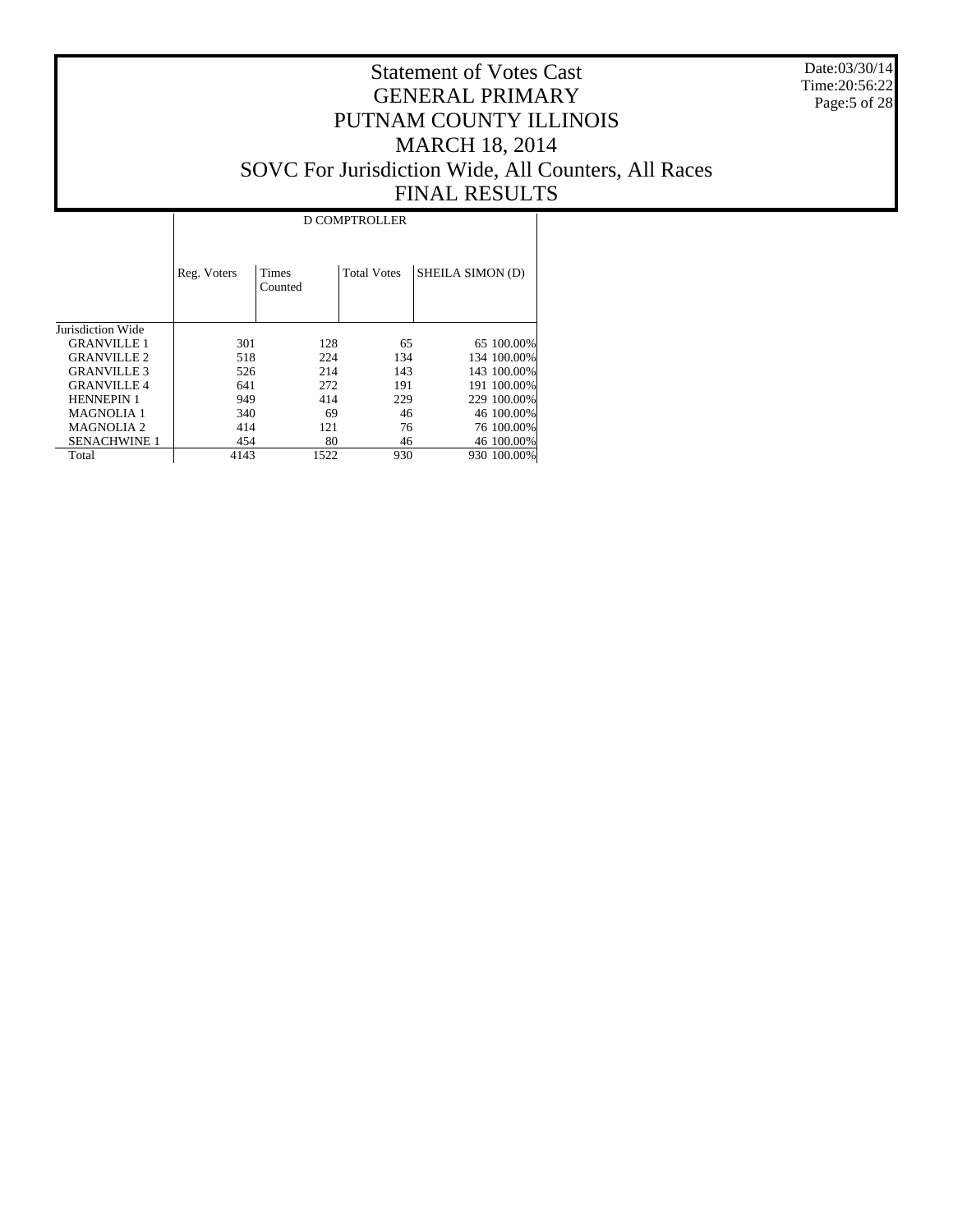Date:03/30/14 Time:20:56:22 Page:6 of 28

|                       | <b>D STATE TREASURER</b> |                         |                    |                            |  |  |  |  |
|-----------------------|--------------------------|-------------------------|--------------------|----------------------------|--|--|--|--|
|                       | Reg. Voters              | <b>Times</b><br>Counted | <b>Total Votes</b> | MICHAEL W.<br>FRERICHS (D) |  |  |  |  |
| Jurisdiction Wide     |                          |                         |                    |                            |  |  |  |  |
| <b>GRANVILLE 1</b>    | 301                      | 128                     | 62                 | 62 100.00%                 |  |  |  |  |
| <b>GRANVILLE 2</b>    | 518                      | 224                     | 116                | 116 100.00%                |  |  |  |  |
| <b>GRANVILLE 3</b>    | 526                      | 214                     | 133                | 133 100,00%                |  |  |  |  |
| <b>GRANVILLE4</b>     | 641                      | 272                     | 182                | 182 100,00%                |  |  |  |  |
| <b>HENNEPIN 1</b>     | 949                      | 414                     | 200                | 200 100.00%                |  |  |  |  |
| <b>MAGNOLIA1</b>      | 340                      | 69                      | 40                 | 40 100,00%                 |  |  |  |  |
| MAGNOLIA <sub>2</sub> | 414                      | 121                     | 70                 | 70 100,00%                 |  |  |  |  |
| <b>SENACHWINE 1</b>   | 454                      | 80                      | 38                 | 38 100.00%                 |  |  |  |  |
| Total                 | 4143                     | 1522                    | 841                | 841 100.00%                |  |  |  |  |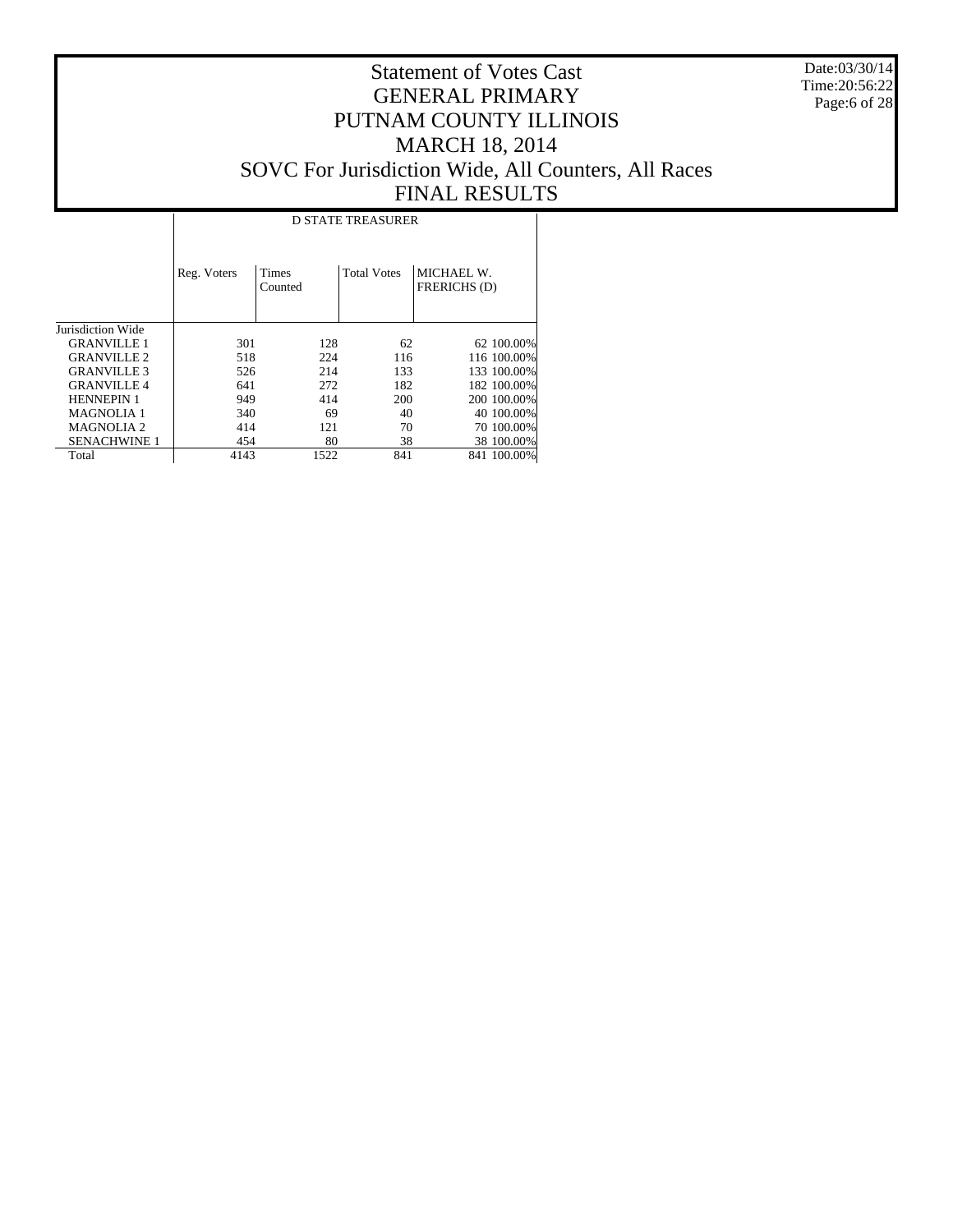Date:03/30/14 Time:20:56:22 Page:7 of 28

|                     | D CONGRESS DIST 16 |                         |                    |                                   |  |  |  |  |
|---------------------|--------------------|-------------------------|--------------------|-----------------------------------|--|--|--|--|
|                     | Reg. Voters        | <b>Times</b><br>Counted | <b>Total Votes</b> | <b>RANDALL WAYNE</b><br>OLSEN (D) |  |  |  |  |
| Jurisdiction Wide   |                    |                         |                    |                                   |  |  |  |  |
| <b>GRANVILLE 1</b>  | 301                | 128                     | 63                 | 63 100.00%                        |  |  |  |  |
| <b>GRANVILLE 2</b>  | 518                | 224                     | 108                | 108 100,00%                       |  |  |  |  |
| <b>GRANVILLE 3</b>  | 526                | 214                     | 127                | 127 100.00%                       |  |  |  |  |
| <b>GRANVILLE 4</b>  | 641                | 272                     | 179                | 179 100.00%                       |  |  |  |  |
| <b>HENNEPIN 1</b>   | 949                | 414                     | 198                | 198 100.00%                       |  |  |  |  |
| <b>MAGNOLIA1</b>    | 340                | 69                      | 42                 | 42 100.00%                        |  |  |  |  |
| <b>MAGNOLIA 2</b>   | 414                | 121                     | 68                 | 68 100,00%                        |  |  |  |  |
| <b>SENACHWINE 1</b> | 454                | 80                      | 38                 | 38 100,00%                        |  |  |  |  |
| Total               | 4143               | 1522                    | 823                | 823 100.00%                       |  |  |  |  |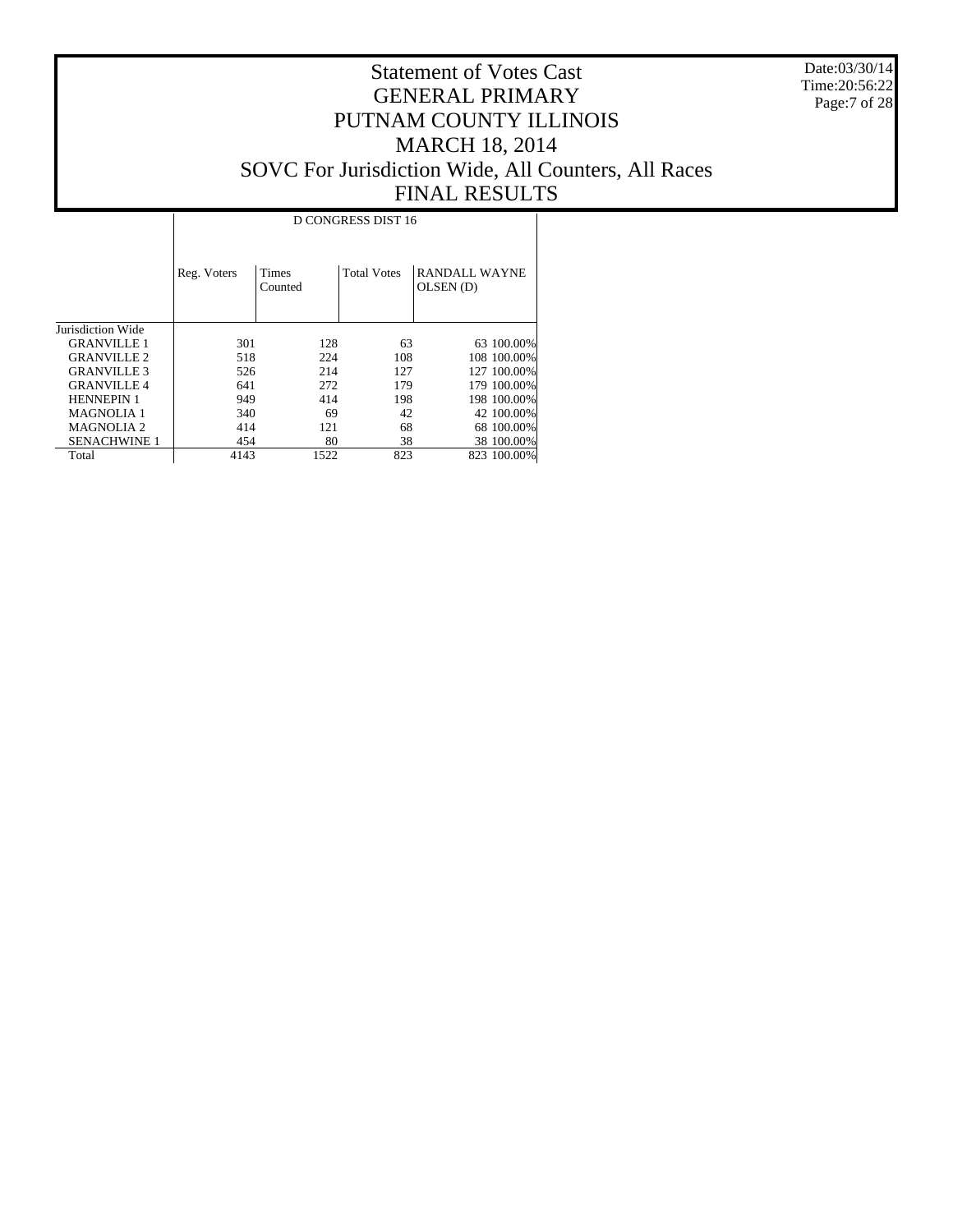Date:03/30/14 Time:20:56:22 Page:8 of 28

|                     | D ST CEN COMM WOMAN DIST 16 |                         |                    |                                       |             |  |  |  |
|---------------------|-----------------------------|-------------------------|--------------------|---------------------------------------|-------------|--|--|--|
|                     | Reg. Voters                 | <b>Times</b><br>Counted | <b>Total Votes</b> | <b>CHRISTINE</b><br><b>BENSON</b> (D) |             |  |  |  |
| Jurisdiction Wide   |                             |                         |                    |                                       |             |  |  |  |
| <b>GRANVILLE 1</b>  | 301                         | 128                     | 66                 |                                       | 66 100.00%  |  |  |  |
| <b>GRANVILLE 2</b>  | 518                         | 224                     | 116                |                                       | 116 100.00% |  |  |  |
| <b>GRANVILLE 3</b>  | 526                         | 214                     | 131                |                                       | 131 100.00% |  |  |  |
| <b>GRANVILLE 4</b>  | 641                         | 272                     | 184                |                                       | 184 100,00% |  |  |  |
| <b>HENNEPIN 1</b>   | 949                         | 414                     | 209                |                                       | 209 100.00% |  |  |  |
| <b>MAGNOLIA 1</b>   | 340                         | 69                      | 43                 |                                       | 43 100.00%  |  |  |  |
| <b>MAGNOLIA2</b>    | 414                         | 121                     | 72                 |                                       | 72 100.00%  |  |  |  |
| <b>SENACHWINE 1</b> | 454                         | 80                      | 37                 |                                       | 37 100.00%  |  |  |  |
| Total               | 4143                        | 1522                    | 858                |                                       | 858 100,00% |  |  |  |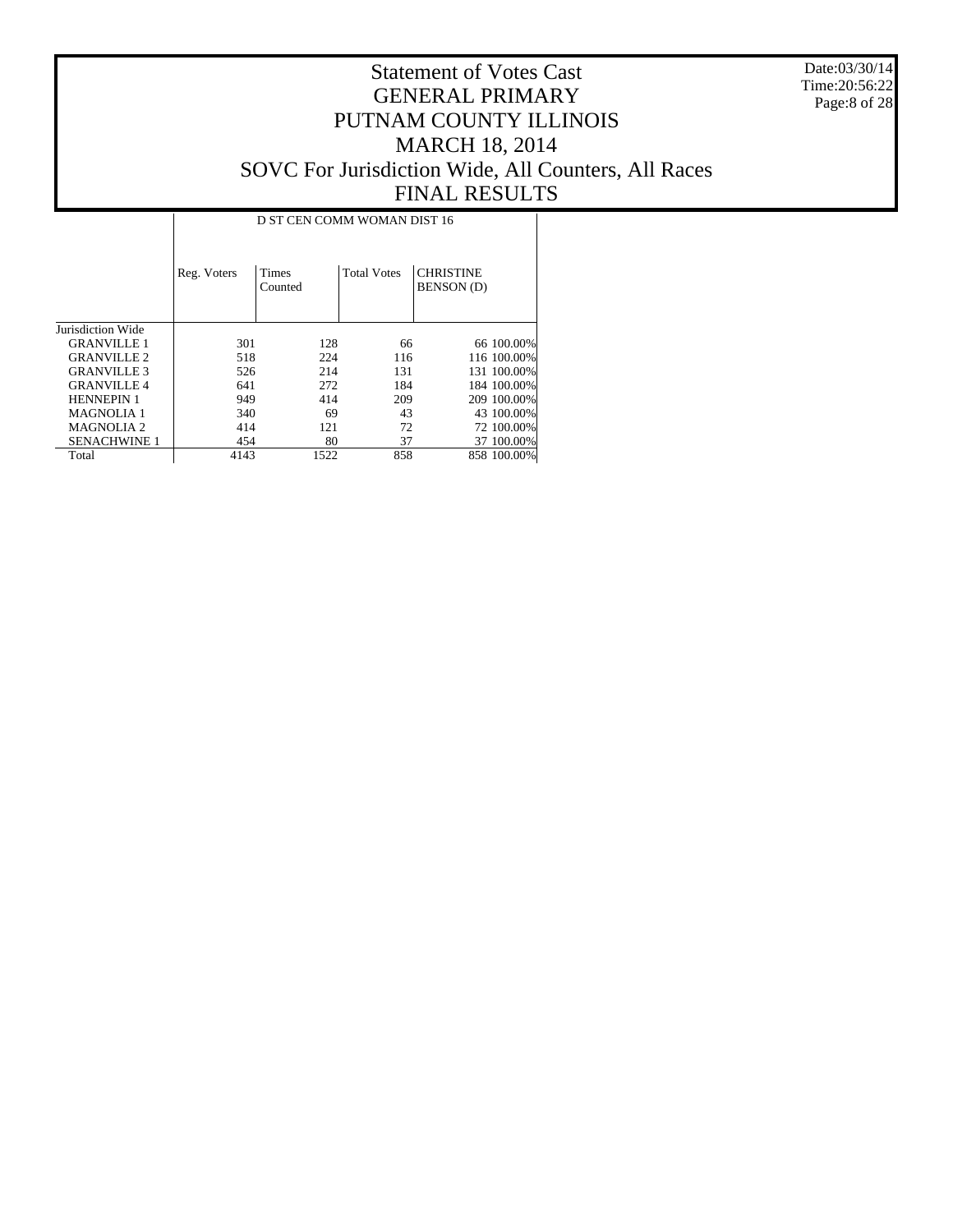Date:03/30/14 Time:20:56:22 Page:9 of 28

#### Statement of Votes Cast GENERAL PRIMARY PUTNAM COUNTY ILLINOIS MARCH 18, 2014 SOVC For Jurisdiction Wide, All Counters, All Races FINAL RESULTS

D ST CEN COMM MAN DIST 16

|                     | Reg. Voters | Times<br>Counted | <b>Total Votes</b> | JOHN M. NELSON<br>(D) |        | DAVE NEAL (D) |        |
|---------------------|-------------|------------------|--------------------|-----------------------|--------|---------------|--------|
| Jurisdiction Wide   |             |                  |                    |                       |        |               |        |
| <b>GRANVILLE 1</b>  | 301         | 128              | 63                 | 23                    | 36.51% | 40            | 63.49% |
| <b>GRANVILLE 2</b>  | 518         | 224              | 113                | 52.                   | 46.02% | 61            | 53.98% |
| <b>GRANVILLE 3</b>  | 526         | 214              | 132                | 62                    | 46.97% | 70            | 53.03% |
| <b>GRANVILLE 4</b>  | 641         | 272              | 175                | 74                    | 42.29% | 101           | 57.71% |
| <b>HENNEPIN 1</b>   | 949         | 414              | 199                | 88                    | 44.22% | 111           | 55.78% |
| <b>MAGNOLIA 1</b>   | 340         | 69               | 41                 | 15                    | 36.59% | 26            | 63.41% |
| <b>MAGNOLIA 2</b>   | 414         | 121              | 69                 | 34                    | 49.28% | 35            | 50.72% |
| <b>SENACHWINE 1</b> | 454         | 80               | 39                 | 20                    | 51.28% | 19            | 48.72% |
| Total               | 4143        | 1522             | 831                | 368                   | 44.28% | 463           | 55.72% |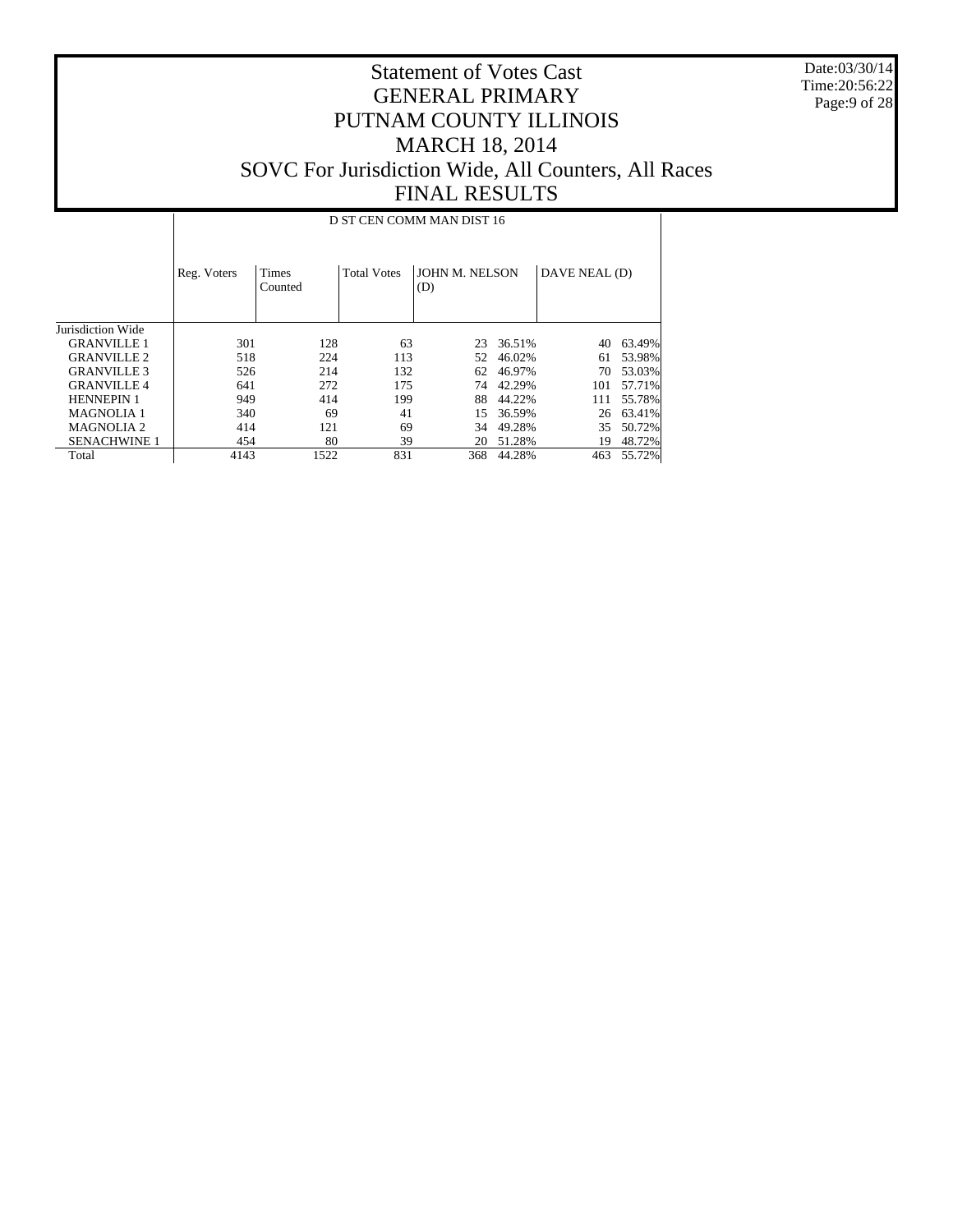Date:03/30/14 Time:20:56:22 Page:10 of 28

|                     | D REPRES DIST 76 |                  |                    |                                |  |  |  |  |
|---------------------|------------------|------------------|--------------------|--------------------------------|--|--|--|--|
|                     | Reg. Voters      | Times<br>Counted | <b>Total Votes</b> | <b>FRANK J. MAUTINO</b><br>(D) |  |  |  |  |
| Jurisdiction Wide   |                  |                  |                    |                                |  |  |  |  |
| <b>GRANVILLE 1</b>  | 301              | 128              | 89                 | 89 100.00%                     |  |  |  |  |
| <b>GRANVILLE 2</b>  | 518              | 224              | 177                | 177 100.00%                    |  |  |  |  |
| <b>GRANVILLE 3</b>  | 526              | 214              | 158                | 158 100.00%                    |  |  |  |  |
| <b>GRANVILLE4</b>   | 641              | 272              | 218                | 218 100.00%                    |  |  |  |  |
| <b>HENNEPIN 1</b>   | 949              | 414              | 287                | 287 100.00%                    |  |  |  |  |
| <b>MAGNOLIA 1</b>   | 340              | 69               | 58                 | 58 100,00%                     |  |  |  |  |
| <b>MAGNOLIA 2</b>   | 414              | 121              | 90                 | 90 100.00%                     |  |  |  |  |
| <b>SENACHWINE 1</b> | 454              | 80               | 59                 | 59 100.00%                     |  |  |  |  |
| Total               | 4143             | 1522             | 1136               | 1136 100.00%                   |  |  |  |  |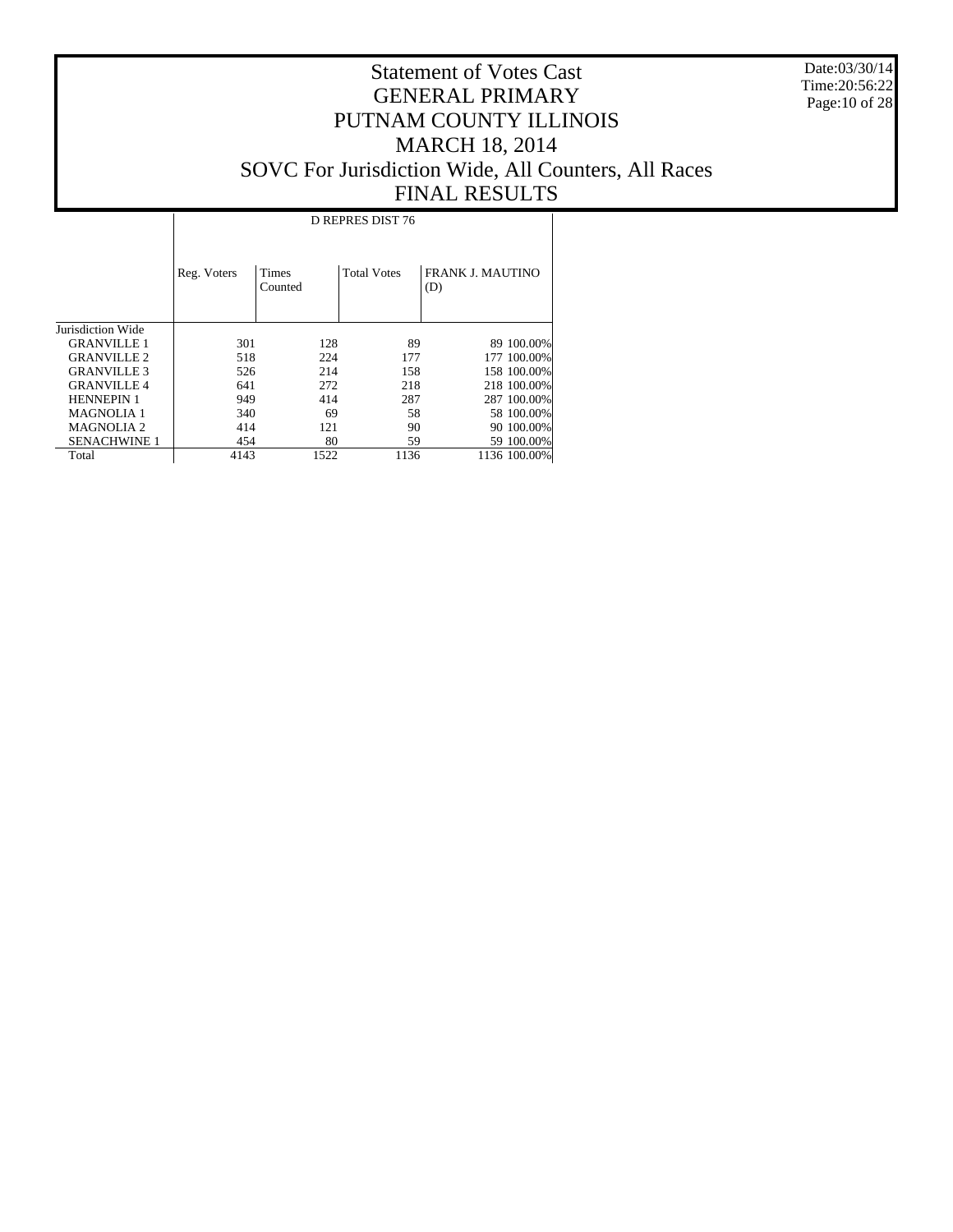Date:03/30/14 Time:20:56:22 Page:11 of 28

## Statement of Votes Cast GENERAL PRIMARY PUTNAM COUNTY ILLINOIS MARCH 18, 2014 SOVC For Jurisdiction Wide, All Counters, All Races FINAL RESULTS

D CO CLERK-RECORDER

|                     | Reg. Voters | <b>Times</b><br>Counted | <b>Total Votes</b> | C. A. BIAGI-BRUER<br>(D) |        | DANIEL S. KUHN<br>(D) |        |
|---------------------|-------------|-------------------------|--------------------|--------------------------|--------|-----------------------|--------|
| Jurisdiction Wide   |             |                         |                    |                          |        |                       |        |
| <b>GRANVILLE 1</b>  | 301         | 128                     | 123                | 50                       | 40.65% | 73                    | 59.35% |
| <b>GRANVILLE 2</b>  | 518         | 224                     | 216                | 72.                      | 33.33% | 144                   | 66.67% |
| <b>GRANVILLE 3</b>  | 526         | 214                     | 211                | 97                       | 45.97% | 114                   | 54.03% |
| <b>GRANVILLE4</b>   | 641         | 272                     | 267                | 107                      | 40.07% | 160                   | 59.93% |
| <b>HENNEPIN 1</b>   | 949         | 414                     | 408                | 94                       | 23.04% | 314                   | 76.96% |
| <b>MAGNOLIA 1</b>   | 340         | 69                      | 69                 | 35                       | 50.72% | 34                    | 49.28% |
| <b>MAGNOLIA 2</b>   | 414         | 121                     | 115                | 32.                      | 27.83% | 83                    | 72.17% |
| <b>SENACHWINE 1</b> | 454         | 80                      | 71                 | 36                       | 50.70% | 35                    | 49.30% |
| Total               | 4143        | 1522                    | 1480               | 523                      | 35.34% | 957                   | 64.66% |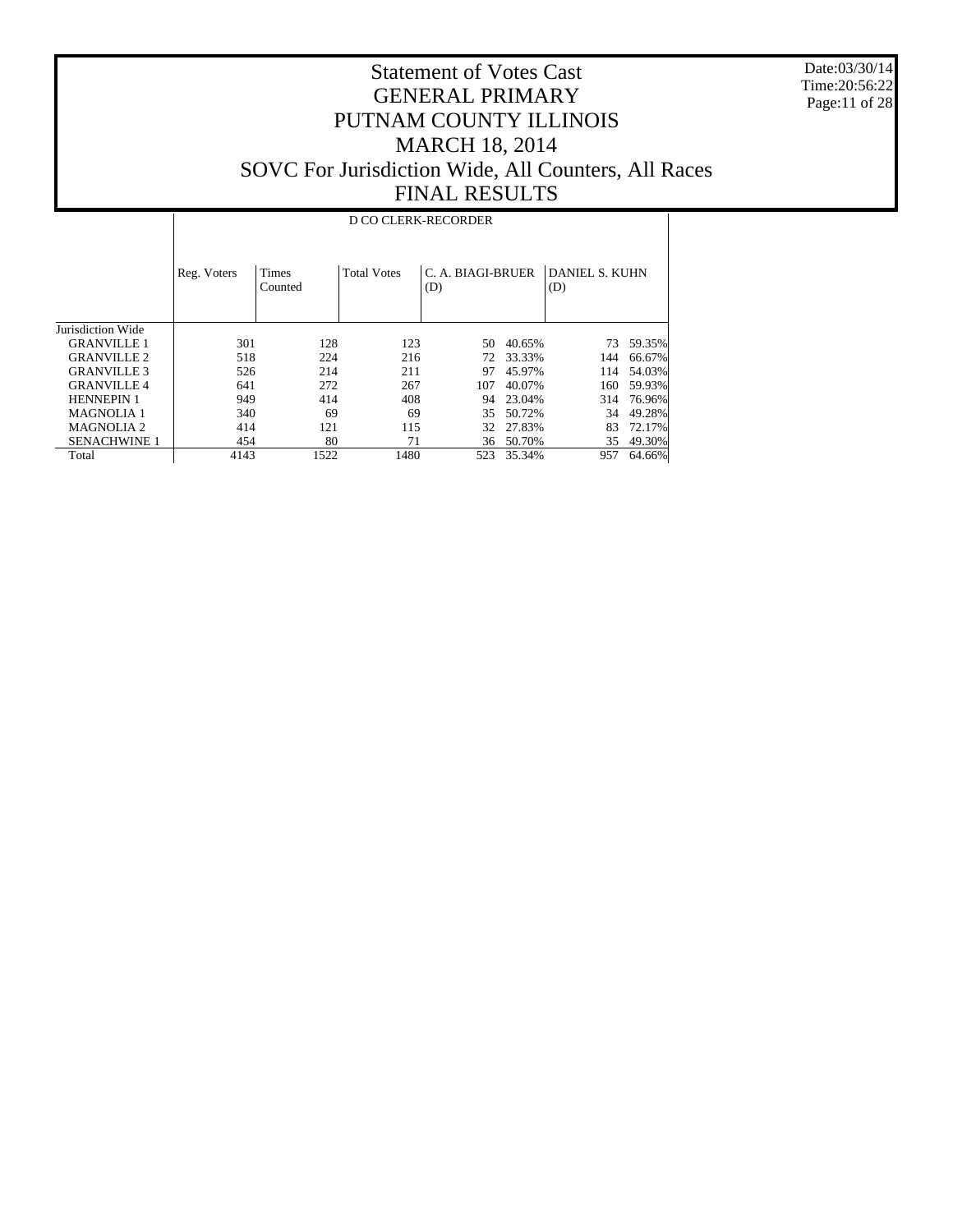Date:03/30/14 Time:20:56:22 Page:12 of 28

|                     | <b>D COUNTY TREASURER</b> |                  |                    |                        |  |  |  |  |
|---------------------|---------------------------|------------------|--------------------|------------------------|--|--|--|--|
|                     | Reg. Voters               | Times<br>Counted | <b>Total Votes</b> | KEVIN E. KUNKEL<br>(D) |  |  |  |  |
| Jurisdiction Wide   |                           |                  |                    |                        |  |  |  |  |
| <b>GRANVILLE 1</b>  | 301                       | 128              | 97                 | 97 100,00%             |  |  |  |  |
| <b>GRANVILLE 2</b>  | 518                       | 224              | 160                | 160 100.00%            |  |  |  |  |
| <b>GRANVILLE 3</b>  | 526                       | 214              | 157                | 157 100.00%            |  |  |  |  |
| <b>GRANVILLE4</b>   | 641                       | 272              | 214                | 214 100.00%            |  |  |  |  |
| <b>HENNEPIN 1</b>   | 949                       | 414              | 278                | 278 100,00%            |  |  |  |  |
| <b>MAGNOLIA 1</b>   | 340                       | 69               | 49                 | 49 100,00%             |  |  |  |  |
| <b>MAGNOLIA 2</b>   | 414                       | 121              | 89                 | 89 100.00%             |  |  |  |  |
| <b>SENACHWINE 1</b> | 454                       | 80               | 52                 | 52 100,00%             |  |  |  |  |
| Total               | 4143                      | 1522             | 1096               | 1096 100.00%           |  |  |  |  |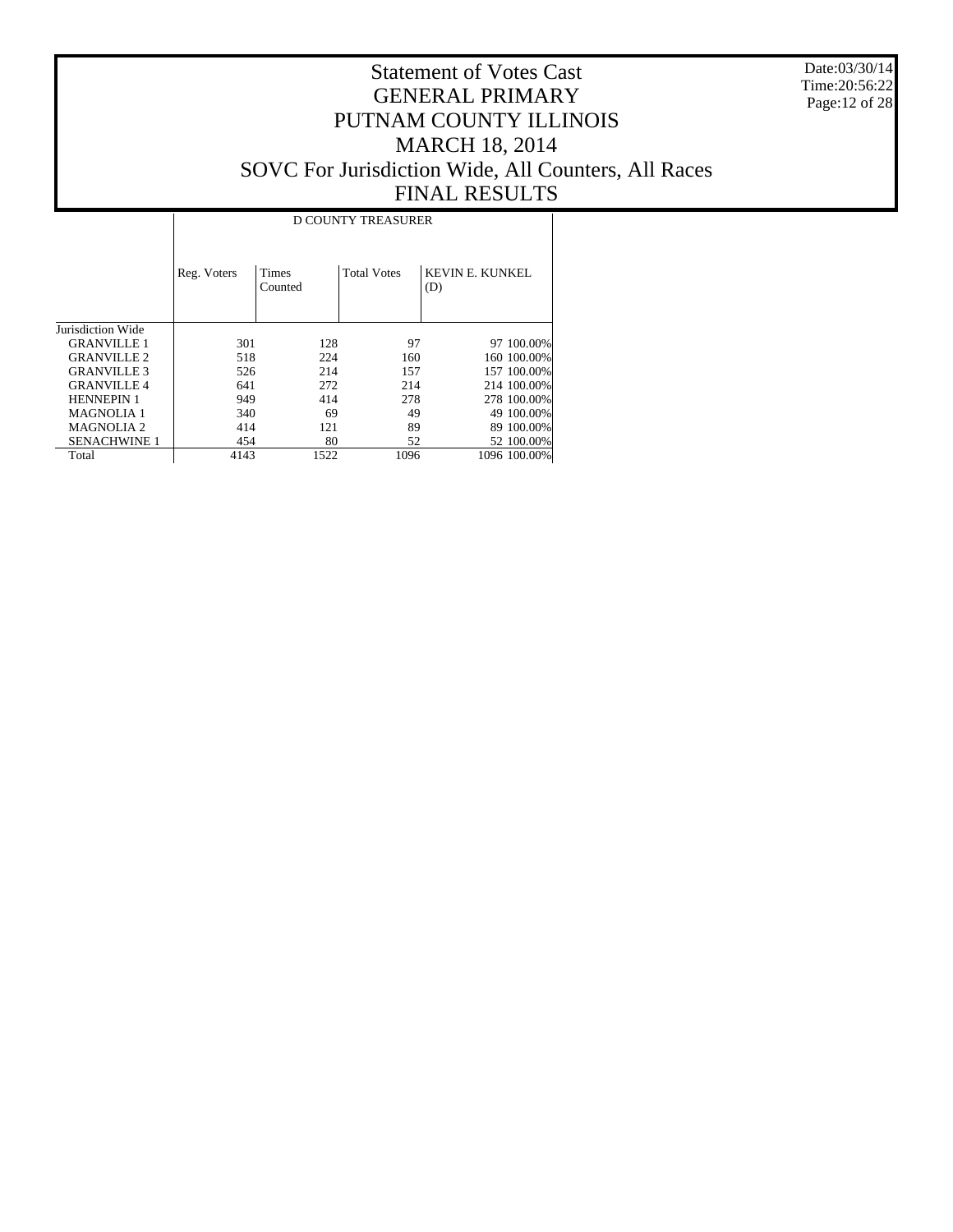Date:03/30/14 Time:20:56:22 Page:13 of 28

## Statement of Votes Cast GENERAL PRIMARY PUTNAM COUNTY ILLINOIS MARCH 18, 2014 SOVC For Jurisdiction Wide, All Counters, All Races FINAL RESULTS

#### D SHERIFF

|                     | Reg. Voters | <b>Times</b><br>Counted | <b>Total Votes</b> | <b>KEVIN J. MOORE</b><br>(D) |        | KEVIN L. DOYLE (D) |        |
|---------------------|-------------|-------------------------|--------------------|------------------------------|--------|--------------------|--------|
| Jurisdiction Wide   |             |                         |                    |                              |        |                    |        |
| <b>GRANVILLE 1</b>  | 301         | 128                     | 128                | 10                           | 7.81%  | 118                | 92.19% |
| <b>GRANVILLE 2</b>  | 518         | 224                     | 224                | 57                           | 25.45% | 167                | 74.55% |
| <b>GRANVILLE 3</b>  | 526         | 214                     | 212                | 35                           | 16.51% | 177                | 83.49% |
| <b>GRANVILLE4</b>   | 641         | 272                     | 269                | 81                           | 30.11% | 188                | 69.89% |
| <b>HENNEPIN 1</b>   | 949         | 414                     | 410                | 56.                          | 13.66% | 354                | 86.34% |
| <b>MAGNOLIA 1</b>   | 340         | 69                      | 66                 | 11                           | 16.67% | 55                 | 83.33% |
| <b>MAGNOLIA 2</b>   | 414         | 121                     | 119                | 16                           | 13.45% | 103                | 86.55% |
| <b>SENACHWINE 1</b> | 454         | 80                      | 79                 | 9                            | 11.39% | 70                 | 88.61% |
| Total               | 4143        | 1522                    | 1507               | 275                          | 18.25% | 1232               | 81.75% |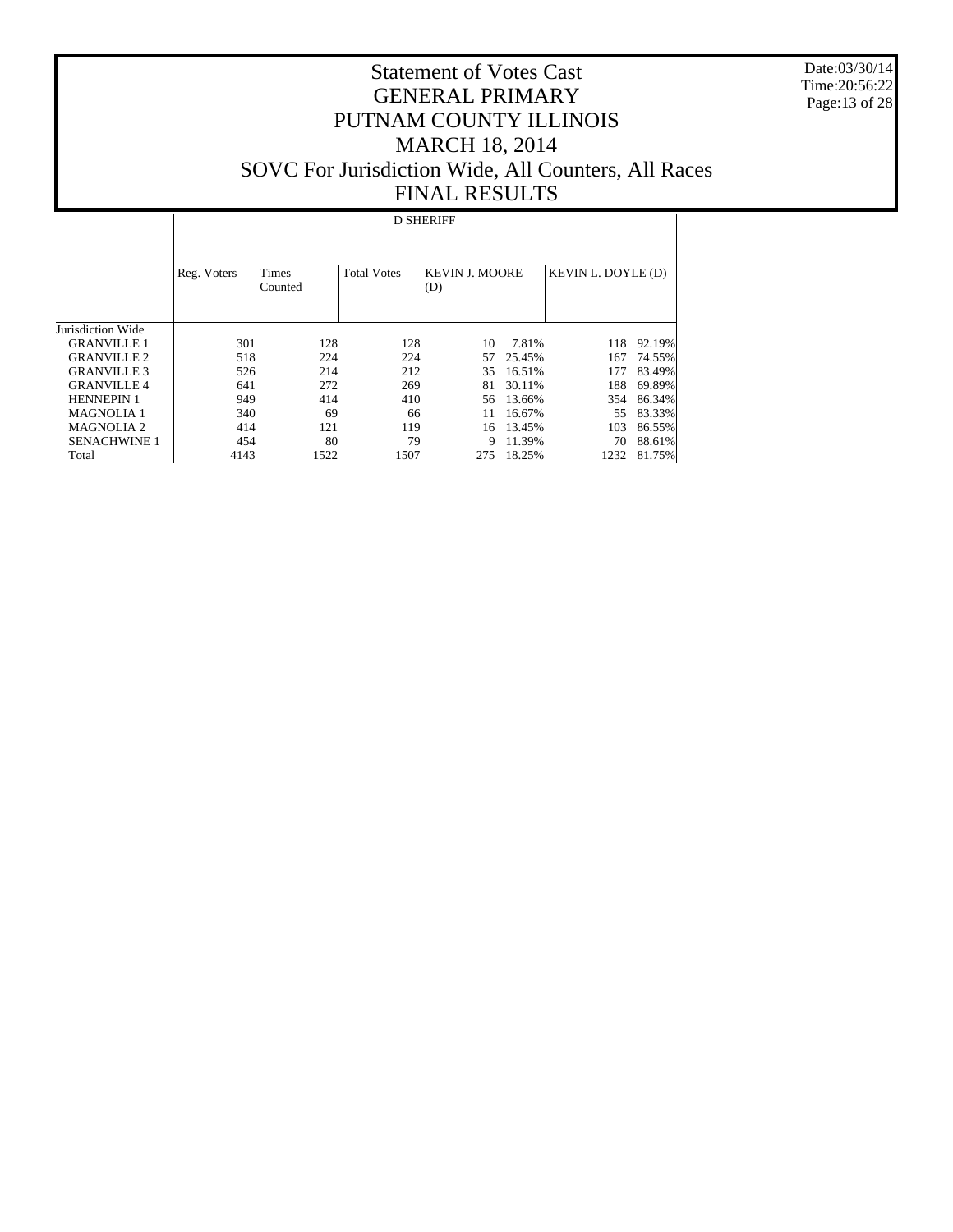Date:03/30/14 Time:20:56:22 Page:14 of 28

|                     |             |                         | D ESR(LAS-MAR-PUT) |                                 |
|---------------------|-------------|-------------------------|--------------------|---------------------------------|
|                     | Reg. Voters | <b>Times</b><br>Counted | <b>Total Votes</b> | <b>CHRISTOPHER</b><br>DVORAK(D) |
| Jurisdiction Wide   |             |                         |                    |                                 |
| <b>GRANVILLE 1</b>  | 301         | 128                     | 62                 | 62 100.00%                      |
| <b>GRANVILLE 2</b>  | 518         | 224                     | 117                | 117 100.00%                     |
| <b>GRANVILLE 3</b>  | 526         | 214                     | 123                | 123 100,00%                     |
| <b>GRANVILLE4</b>   | 641         | 272                     | 174                | 174 100,00%                     |
| <b>HENNEPIN 1</b>   | 949         | 414                     | 211                | 211 100.00%                     |
| <b>MAGNOLIA 1</b>   | 340         | 69                      | 42                 | 42 100.00%                      |
| <b>MAGNOLIA2</b>    | 414         | 121                     | 68                 | 68 100.00%                      |
| <b>SENACHWINE 1</b> | 454         | 80                      | 39                 | 39 100.00%                      |
| Total               | 4143        | 1522                    | 836                | 836 100.00%                     |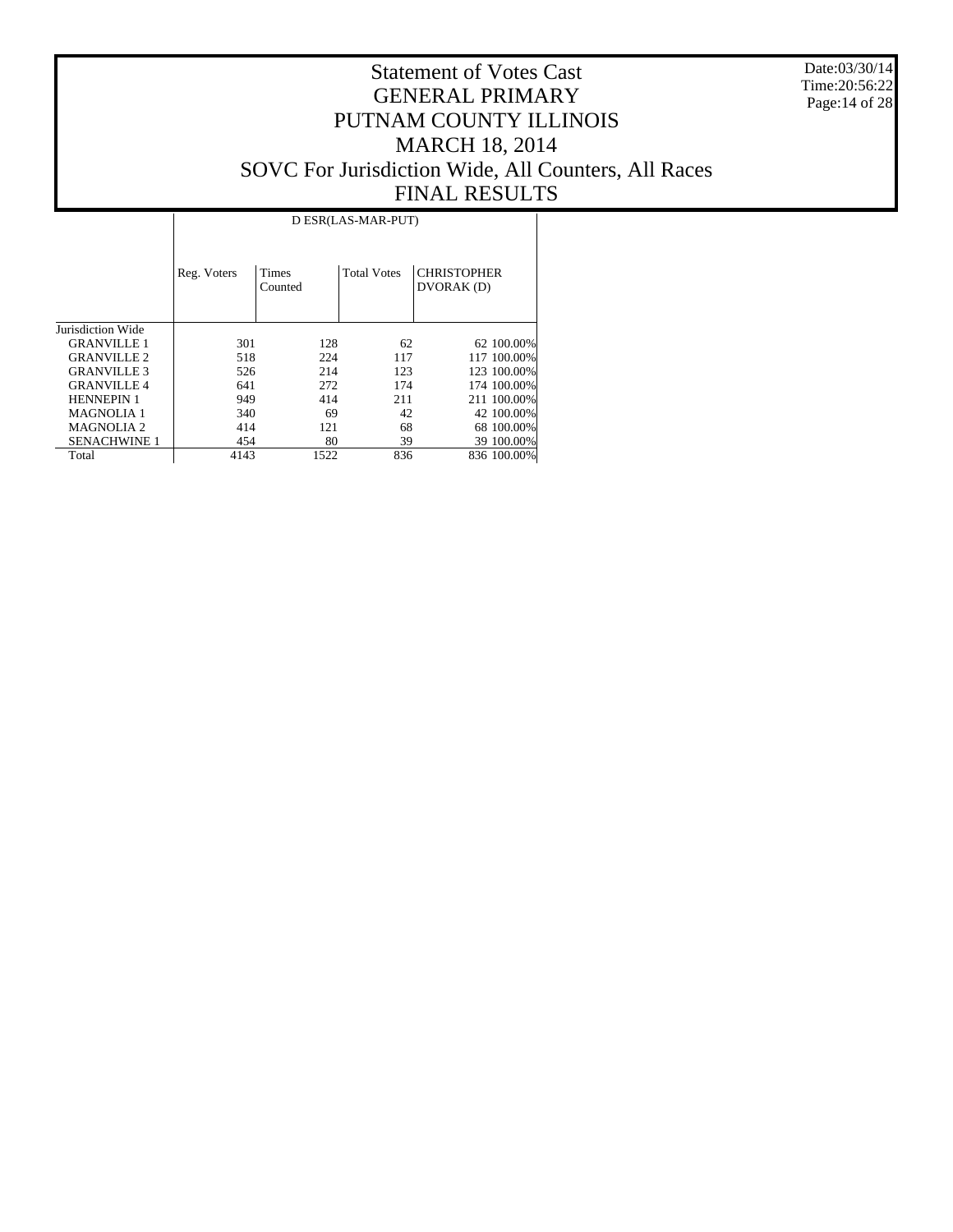Date:03/30/14 Time:20:56:22 Page:15 of 28

## Statement of Votes Cast GENERAL PRIMARY PUTNAM COUNTY ILLINOIS MARCH 18, 2014 SOVC For Jurisdiction Wide, All Counters, All Races FINAL RESULTS

#### D COUNTY BOARD

|                     | Reg. Voters | Times<br>Counted | <b>Total Votes</b> | DUANE A.<br>CALBOW (D) |            | LUKE HOLLY (D) |            | ERIC BALMA (D) |        |
|---------------------|-------------|------------------|--------------------|------------------------|------------|----------------|------------|----------------|--------|
| Jurisdiction Wide   |             |                  |                    |                        |            |                |            |                |        |
| <b>GRANVILLE 1</b>  | 301         | 128              | 232                | 77                     | 33.19%     | 94             | 40.52%     | 61             | 26.29% |
| <b>GRANVILLE 2</b>  | 518         | 224              | 380                | 138                    | 36.32%     | 135            | 35.53%     | 107            | 28.16% |
| <b>GRANVILLE 3</b>  | 526         | 214              | 391                | 135                    | 34.53%     | 135            | 34.53%     | 121            | 30.95% |
| <b>GRANVILLE4</b>   | 641         | 272              | 506                | 174                    | 34.39%     | 180            | 35.57%     | 152            | 30.04% |
| <b>HENNEPIN 1</b>   | 949         | 414              | 696                |                        | 242 34.77% |                | 216 31.03% | 238            | 34.20% |
| <b>MAGNOLIA 1</b>   | 340         | 69               | 130                | 49                     | 37.69%     | 40             | 30.77%     | 41             | 31.54% |
| <b>MAGNOLIA 2</b>   | 414         | 121              | 228                | 87                     | 38.16%     | 75             | 32.89%     | 66             | 28.95% |
| <b>SENACHWINE 1</b> | 454         | 80               | 115                | 41                     | 35.65%     | 39             | 33.91%     | 35             | 30.43% |
| Total               | 4143        | 1522             | 2678               | 943                    | 35.21%     |                | 914 34.13% | 821            | 30.66% |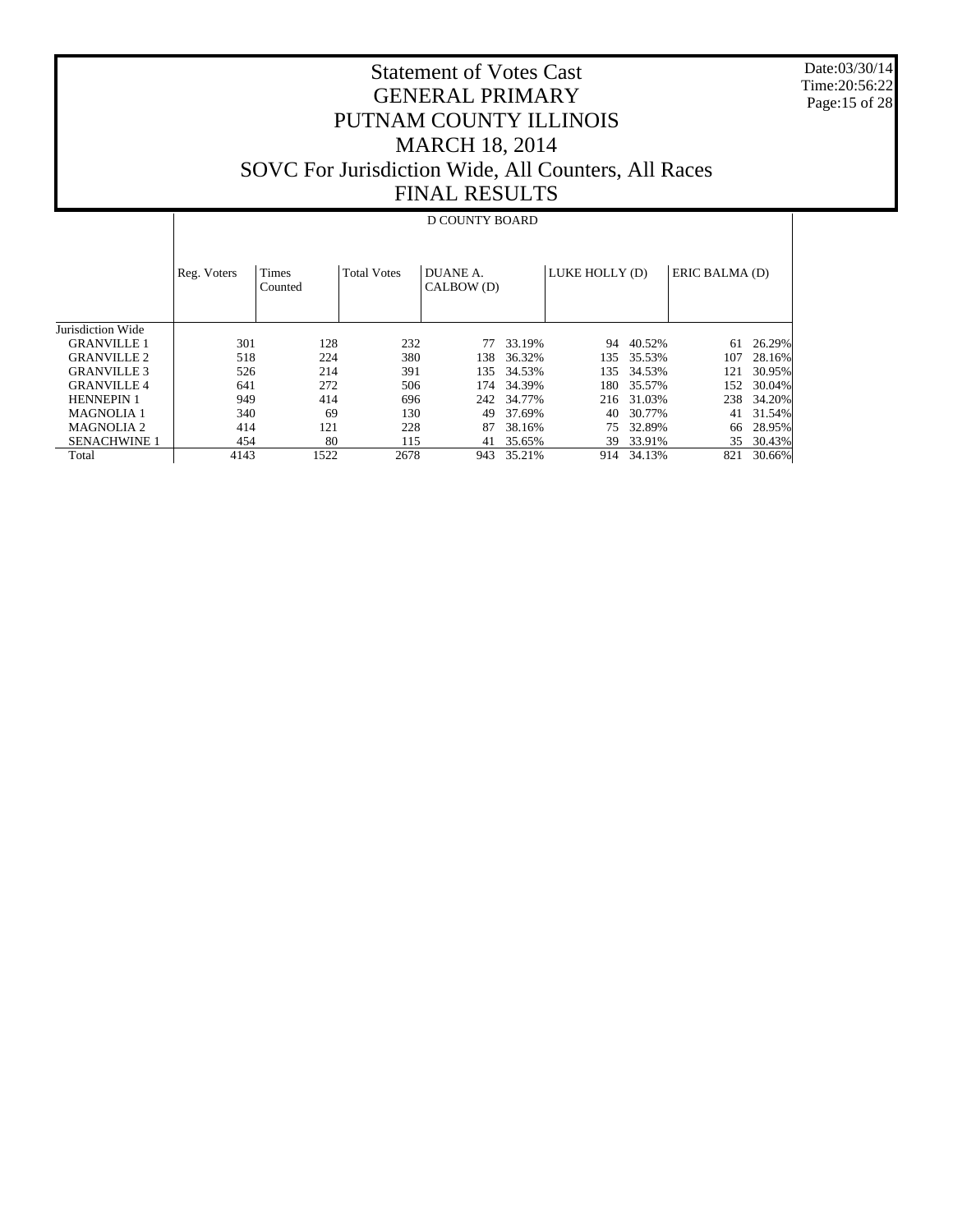Date:03/30/14 Time:20:56:22 Page:16 of 28

|                       |             |                  | D JDGE 10th JUD CIR(Shore) |                                 |
|-----------------------|-------------|------------------|----------------------------|---------------------------------|
|                       | Reg. Voters | Times<br>Counted | <b>Total Votes</b>         | <b>BRADLEY</b><br>POPURELLA (D) |
| Jurisdiction Wide     |             |                  |                            |                                 |
| <b>GRANVILLE 1</b>    | 301         | 128              | 82                         | 82 100.00%                      |
| <b>GRANVILLE 2</b>    | 518         | 224              | 158                        | 158 100,00%                     |
| <b>GRANVILLE 3</b>    | 526         | 214              | 158                        | 158 100,00%                     |
| <b>GRANVILLE4</b>     | 641         | 272              | 207                        | 207 100,00%                     |
| <b>HENNEPIN 1</b>     | 949         | 414              | 237                        | 237 100.00%                     |
| <b>MAGNOLIA 1</b>     | 340         | 69               | 47                         | 47 100.00%                      |
| MAGNOLIA <sub>2</sub> | 414         | 121              | 81                         | 81 100.00%                      |
| <b>SENACHWINE 1</b>   | 454         | 80               | 48                         | 48 100,00%                      |
| Total                 | 4143        | 1522             | 1018                       | 1018 100.00%                    |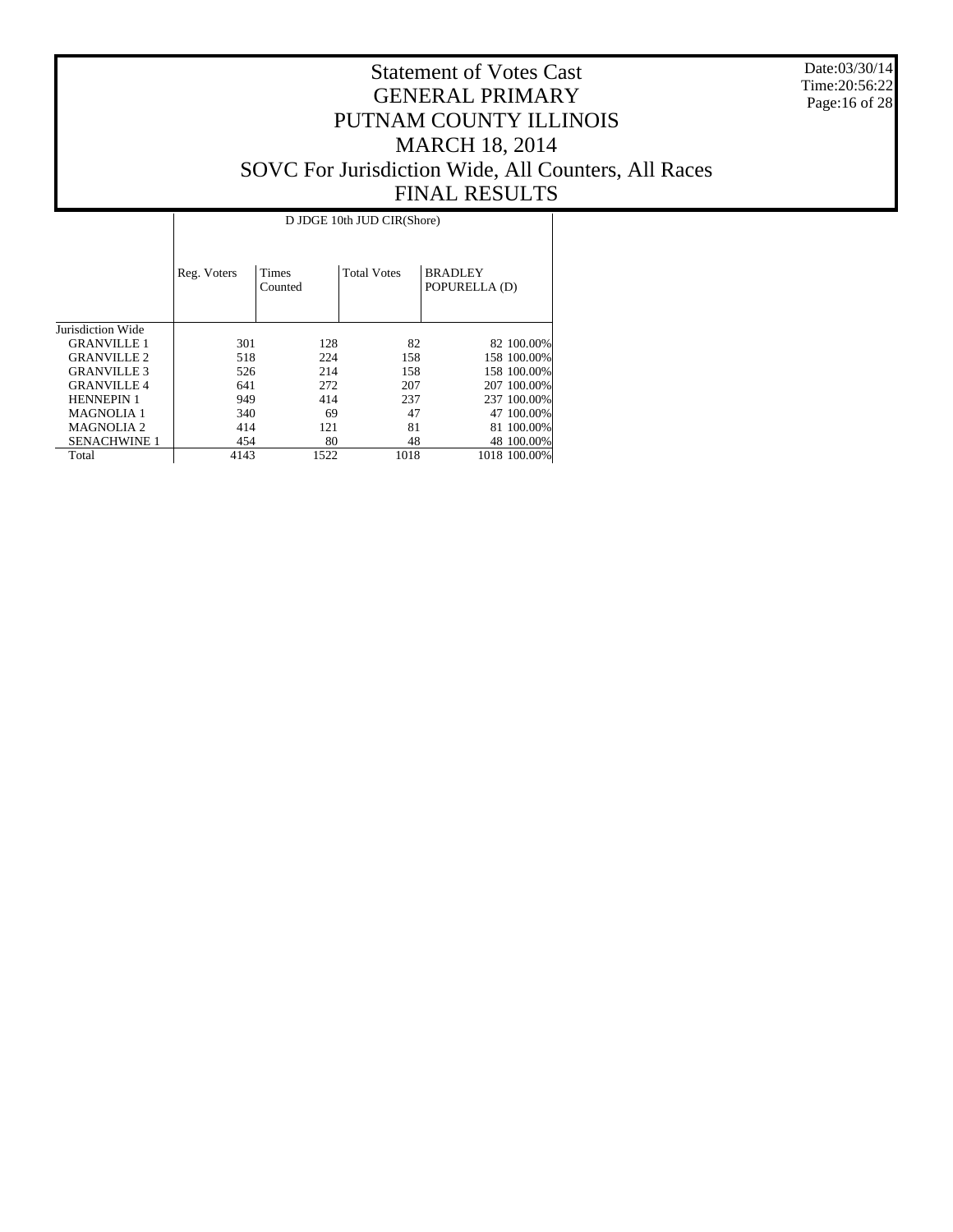Date:03/30/14 Time:20:56:22 Page:17 of 28

|                     |             | D GRANVILLE 4 COMMITTEEMAN |                    |                              | D HENNEPIN 1 COMMITTEEMAN |                  |                    |                          |  |
|---------------------|-------------|----------------------------|--------------------|------------------------------|---------------------------|------------------|--------------------|--------------------------|--|
|                     | Reg. Voters | Times<br>Counted           | <b>Total Votes</b> | <b>KEVIN J. MOORE</b><br>(D) | Reg. Voters               | Times<br>Counted | <b>Total Votes</b> | TERESA L.<br>CLAUSEN (D) |  |
| Jurisdiction Wide   |             |                            |                    |                              |                           |                  |                    |                          |  |
| <b>GRANVILLE 1</b>  | ۰           | ۰                          |                    |                              |                           | ۰                |                    | ۰                        |  |
| <b>GRANVILLE 2</b>  |             | ۰                          |                    |                              |                           |                  |                    | ۰                        |  |
| <b>GRANVILLE 3</b>  |             |                            |                    |                              |                           |                  |                    |                          |  |
| <b>GRANVILLE 4</b>  | 641         | 272                        | 193                | 193 100.00%                  |                           |                  |                    |                          |  |
| <b>HENNEPIN 1</b>   |             | $\overline{\phantom{a}}$   | ۰                  |                              | 949                       | 414              | 330                | 330 100.00%              |  |
| <b>MAGNOLIA1</b>    |             | ۰                          |                    |                              |                           |                  | ۰                  |                          |  |
| <b>MAGNOLIA 2</b>   | ٠           | -                          | ۰                  |                              |                           | ۰                |                    |                          |  |
| <b>SENACHWINE 1</b> | ٠           | -                          | ۰                  |                              |                           |                  | ٠                  |                          |  |
| Total               | 641         | 272                        | 193                | 193 100.00%                  | 949                       | 414              | 330                | 330 100.00%              |  |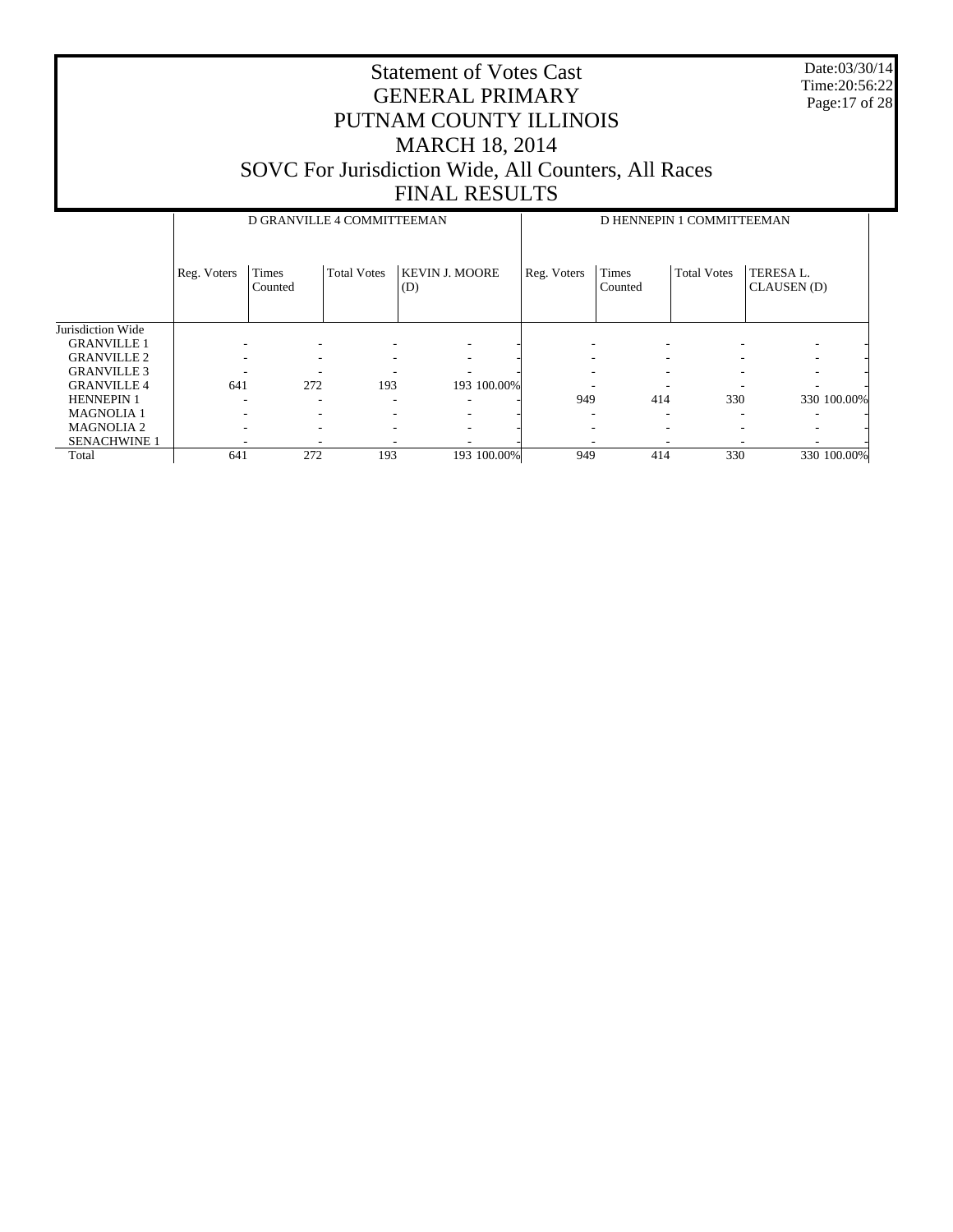Date:03/30/14 Time:20:56:22 Page:18 of 28

|                     |             | D MAGNOLIA 2 COMMITTEEMAN |                            |     |            | D SENACHWINE 1 COMMITTEEMAN |                         |    |                                    |  |
|---------------------|-------------|---------------------------|----------------------------|-----|------------|-----------------------------|-------------------------|----|------------------------------------|--|
|                     | Reg. Voters | <b>Times</b><br>Counted   | Total Votes DANIEL S. KUHN | (D) |            | Reg. Voters                 | <b>Times</b><br>Counted |    | Total Votes DENNIS E. SPARR<br>(D) |  |
| Jurisdiction Wide   |             |                           |                            |     |            |                             |                         |    |                                    |  |
| <b>GRANVILLE 1</b>  |             |                           |                            |     | ۰          |                             |                         |    |                                    |  |
| <b>GRANVILLE 2</b>  |             |                           |                            |     |            |                             | ۰                       |    |                                    |  |
| <b>GRANVILLE 3</b>  |             |                           |                            |     | ۰          |                             | ۰                       |    |                                    |  |
| <b>GRANVILLE 4</b>  |             |                           |                            |     |            |                             | ۰                       |    |                                    |  |
| <b>HENNEPIN 1</b>   |             |                           |                            |     |            |                             |                         |    |                                    |  |
| <b>MAGNOLIA1</b>    |             |                           |                            |     |            |                             |                         |    |                                    |  |
| <b>MAGNOLIA 2</b>   | 414         | 121                       | 95                         |     | 95 100.00% |                             |                         |    |                                    |  |
| <b>SENACHWINE 1</b> |             |                           |                            |     |            | 454                         | 80                      | 55 | 55 100.00%                         |  |
| Total               | 414         | 121                       | 95                         |     | 95 100.00% | 454                         | 80                      | 55 | 55 100.00%                         |  |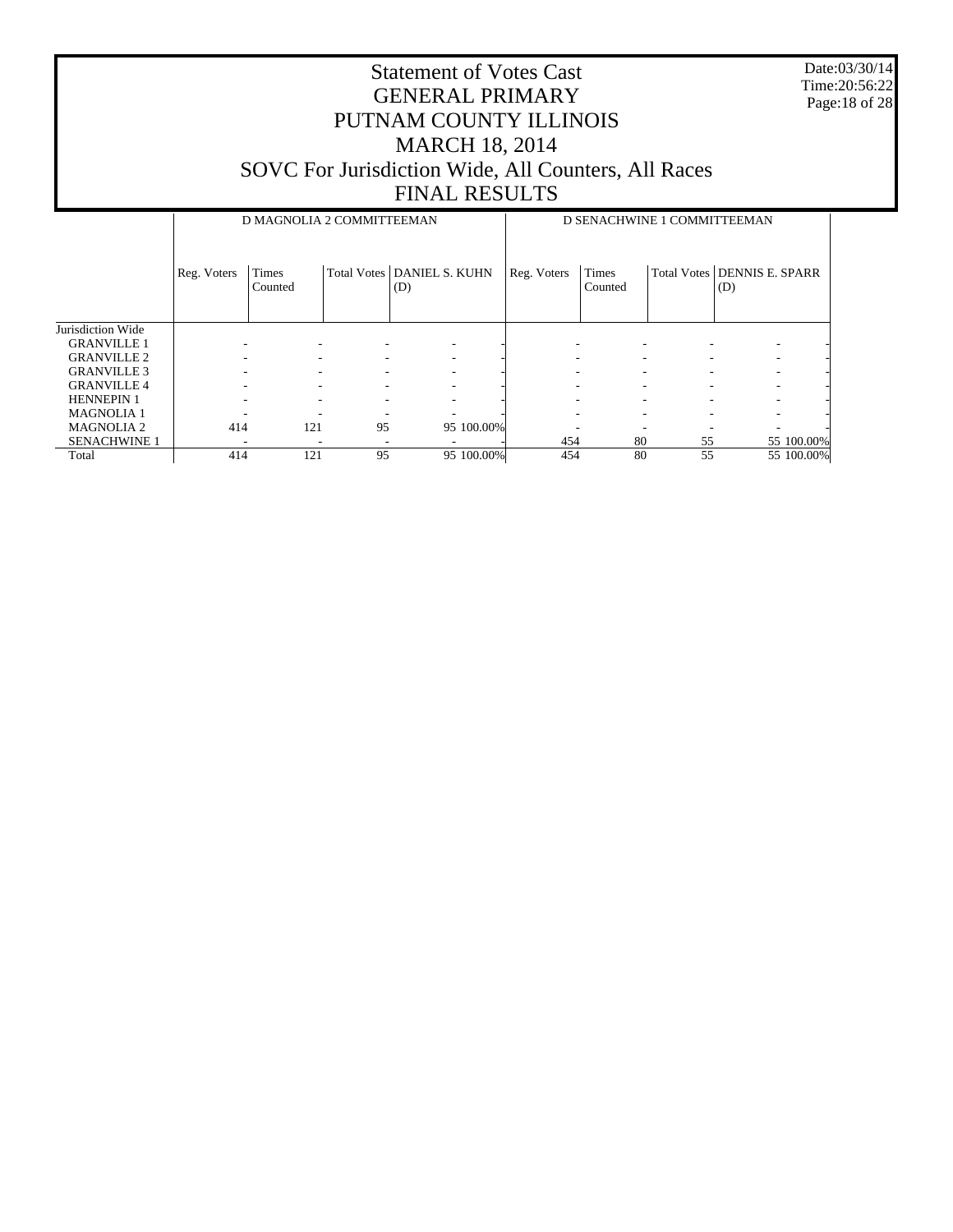Date:03/30/14 Time:20:56:22 Page:19 of 28

## Statement of Votes Cast GENERAL PRIMARY PUTNAM COUNTY ILLINOIS MARCH 18, 2014 SOVC For Jurisdiction Wide, All Counters, All Races FINAL RESULTS

#### R U S SENATOR

|                     | Reg. Voters | Times<br>Counted | <b>Total Votes</b> | JAMES D.<br><b>OBERWEIS</b> (R) |        | <b>DOUGLAS LEE</b><br>TRUAX(R) |        | <b>SHERRY</b><br><b>PROCARIONE</b> |          | Write-In Votes |          |
|---------------------|-------------|------------------|--------------------|---------------------------------|--------|--------------------------------|--------|------------------------------------|----------|----------------|----------|
| Jurisdiction Wide   |             |                  |                    |                                 |        |                                |        |                                    |          |                |          |
| <b>GRANVILLE 1</b>  | 301         | 34               | 27                 | 15                              | 55.56% | 12                             | 44.44% | $\Omega$                           | $0.00\%$ | $\Omega$       | 0.00%    |
| <b>GRANVILLE 2</b>  | 518         | 50               | 42                 | 29                              | 69.05% | 13                             | 30.95% | $\Omega$                           | $0.00\%$ | $\Omega$       | 0.00%    |
| <b>GRANVILLE 3</b>  | 526         | 39               | 34                 | 27                              | 79.41% |                                | 20.59% | $\Omega$                           | $0.00\%$ | 0              | 0.00%    |
| <b>GRANVILLE4</b>   | 641         | 41               | 32                 | 25                              | 78.13% |                                | 21.88% | $\Omega$                           | $0.00\%$ | $\Omega$       | 0.00%    |
| <b>HENNEPIN 1</b>   | 949         | 74               | 64                 | 46                              | 71.88% | 18                             | 28.13% | $\mathbf{0}$                       | $0.00\%$ | 0              | 0.00%    |
| <b>MAGNOLIA 1</b>   | 340         | 46               | 39                 | 24                              | 61.54% | 15                             | 38.46% | $\Omega$                           | $0.00\%$ | $\Omega$       | 0.00%    |
| <b>MAGNOLIA 2</b>   | 414         | 55               | 50                 | 29                              | 58.00% | 21                             | 42.00% | $\Omega$                           | $0.00\%$ |                | 0.00%    |
| <b>SENACHWINE 1</b> | 454         | 75               | 69                 | 44                              | 63.77% | 25                             | 36.23% | $\Omega$                           | $0.00\%$ |                | 0.00%    |
| Total               | 4143        | 414              | 357                | 239                             | 66.95% | 118                            | 33.05% | $\theta$                           | $0.00\%$ | 0              | $0.00\%$ |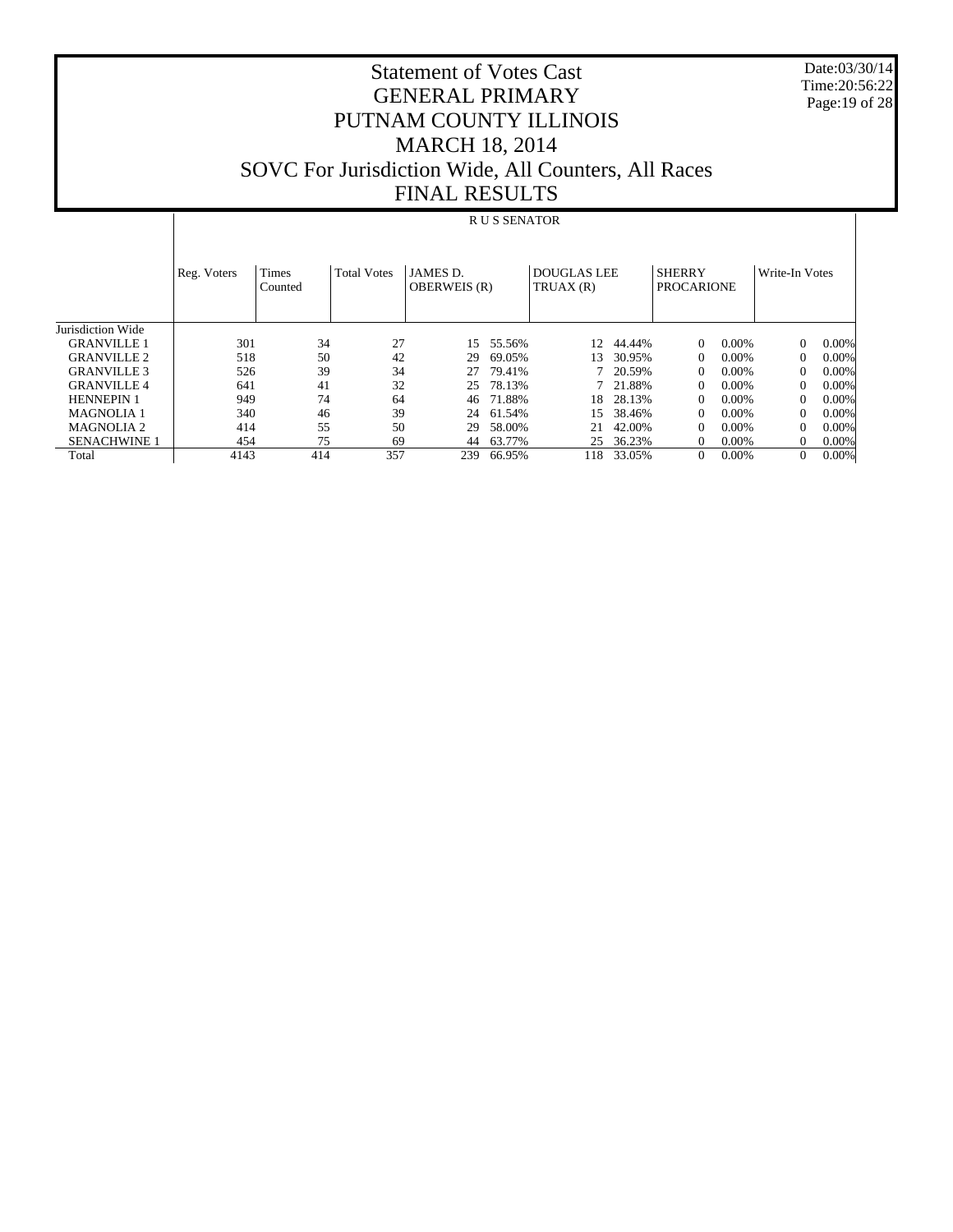Date:03/30/14 Time:20:56:22 Page:20 of 28

## Statement of Votes Cast GENERAL PRIMARY PUTNAM COUNTY ILLINOIS MARCH 18, 2014 SOVC For Jurisdiction Wide, All Counters, All Races FINAL RESULTS

# R GOVERNOR/LT GOV

|                     | Reg. Voters | <b>Times</b><br>Counted | <b>Total Votes</b> | (R) |        | (R) |          | BRADY/RODRIGUI RUTHERFORD/KIN DILLARD/TRACY<br>(R) |           | RAUNER/SANGUINE<br>(R) |        |
|---------------------|-------------|-------------------------|--------------------|-----|--------|-----|----------|----------------------------------------------------|-----------|------------------------|--------|
| Jurisdiction Wide   |             |                         |                    |     |        |     |          |                                                    |           |                        |        |
| <b>GRANVILLE 1</b>  | 301         | 34                      | 34                 |     | 5.88%  |     | 8 23.53% |                                                    | 8 23.53%  | 16                     | 47.06% |
| <b>GRANVILLE 2</b>  | 518         | 50                      | 49                 | 10  | 20.41% |     | 5 10.20% | 21                                                 | 42.86%    | 13                     | 26.53% |
| <b>GRANVILLE 3</b>  | 526         | 39                      | 38                 | 6.  | 15.79% |     | 6 15.79% |                                                    | 12 31.58% | 14                     | 36.84% |
| <b>GRANVILLE4</b>   | 641         | 41                      | 41                 |     | 4.88%  | 4   | 9.76%    | 19                                                 | 46.34%    | 16                     | 39.02% |
| <b>HENNEPIN 1</b>   | 949         | 74                      | 72                 | 14  | 19.44% | 13  | 18.06%   | 23.                                                | 31.94%    | 22                     | 30.56% |
| <b>MAGNOLIA 1</b>   | 340         | 46                      | 45                 | 8   | 17.78% | 10. | 22.22%   | 10.                                                | 22.22%    | 17                     | 37.78% |
| <b>MAGNOLIA 2</b>   | 414         | 55                      | 55                 | 11  | 20.00% | 14  | 25.45%   | 18                                                 | 32.73%    | 12.                    | 21.82% |
| <b>SENACHWINE 1</b> | 454         | 75                      | 75                 |     | 6.67%  |     | 8 10.67% | 29                                                 | 38.67%    | 33                     | 44.00% |
| Total               | 4143        | 414                     | 409                | 58  | 14.18% | 68  | 16.63%   | 140                                                | 34.23%    | 143                    | 34.96% |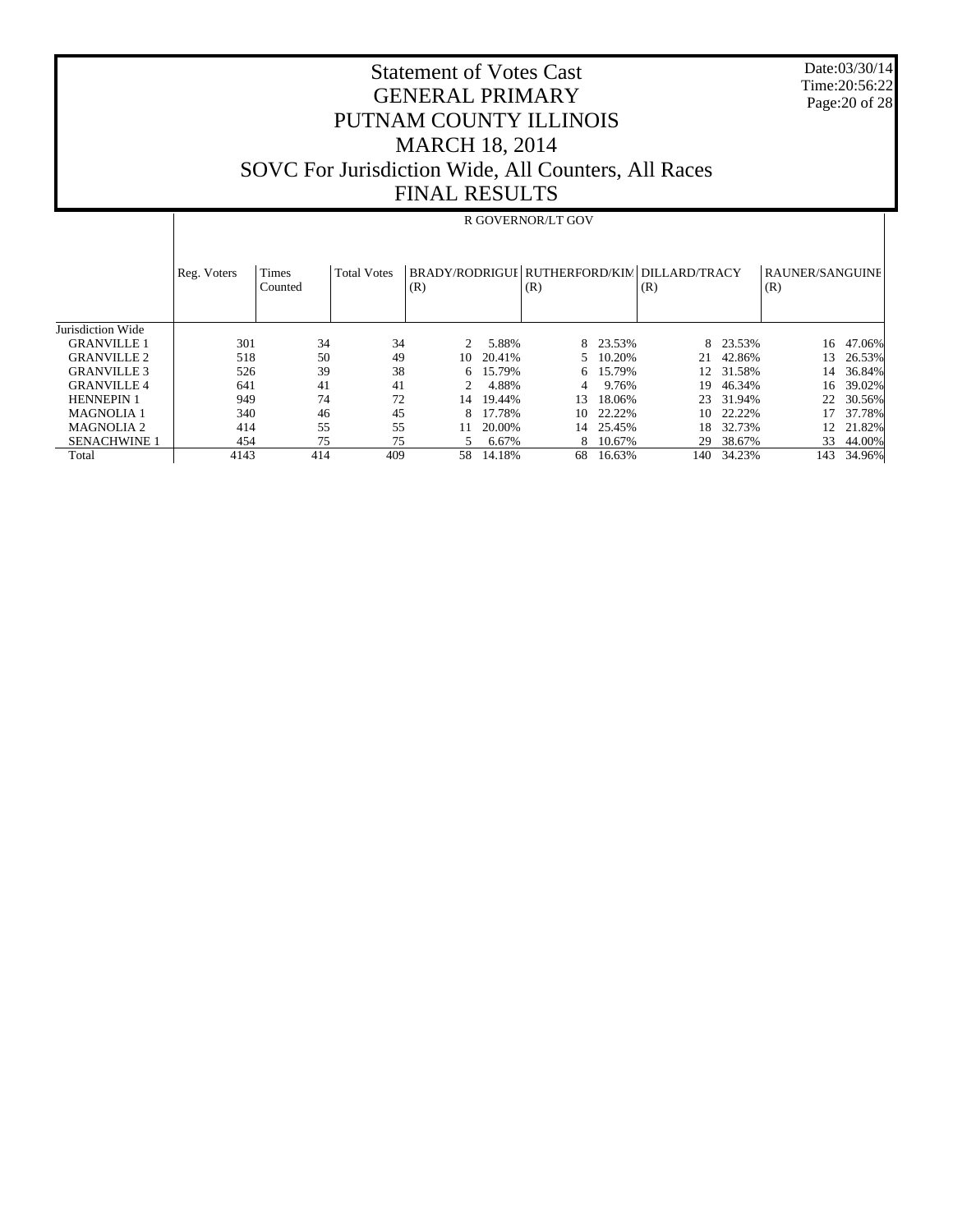Date:03/30/14 Time:20:56:22 Page:21 of 28

|                     |             |                  | <b>RATTORNEY GENERAL</b> |                        | <b>R SECRETARY OF STATE</b> |                         |                    |                               |  |
|---------------------|-------------|------------------|--------------------------|------------------------|-----------------------------|-------------------------|--------------------|-------------------------------|--|
|                     | Reg. Voters | Times<br>Counted | <b>Total Votes</b>       | PAUL M. SCHIMPF<br>(R) | Reg. Voters                 | <b>Times</b><br>Counted | <b>Total Votes</b> | <b>MICHAEL</b><br>WEBSTER (R) |  |
| Jurisdiction Wide   |             |                  |                          |                        |                             |                         |                    |                               |  |
| <b>GRANVILLE 1</b>  | 301         | 34               | 23                       | 23 100,00%             | 301                         | 34                      | 22                 | 22 100.00%                    |  |
| <b>GRANVILLE 2</b>  | 518         | 50               | 37                       | 37 100,00%             | 518                         | 50                      | 38                 | 38 100.00%                    |  |
| <b>GRANVILLE 3</b>  | 526         | 39               | 27                       | 27 100,00%             | 526                         | 39                      | 27                 | 27 100,00%                    |  |
| <b>GRANVILLE 4</b>  | 641         | 41               | 31                       | 31 100.00%             | 641                         | 41                      | 32                 | 32 100,00%                    |  |
| <b>HENNEPIN 1</b>   | 949         | 74               | 61                       | 61 100,00%             | 949                         | 74                      | 59                 | 59 100.00%                    |  |
| <b>MAGNOLIA 1</b>   | 340         | 46               | 35                       | 35 100,00%             | 340                         | 46                      | 36                 | 36 100.00%                    |  |
| <b>MAGNOLIA 2</b>   | 414         | 55               | 51                       | 51 100.00%             | 414                         | 55                      | 50                 | 50 100,00%                    |  |
| <b>SENACHWINE 1</b> | 454         | 75               | 58                       | 58 100.00%             | 454                         | 75                      | 55                 | 55 100.00%                    |  |
| Total               | 4143        | 414              | 323                      | 323 100.00%            | 4143                        | 414                     | 319                | 319 100.00%                   |  |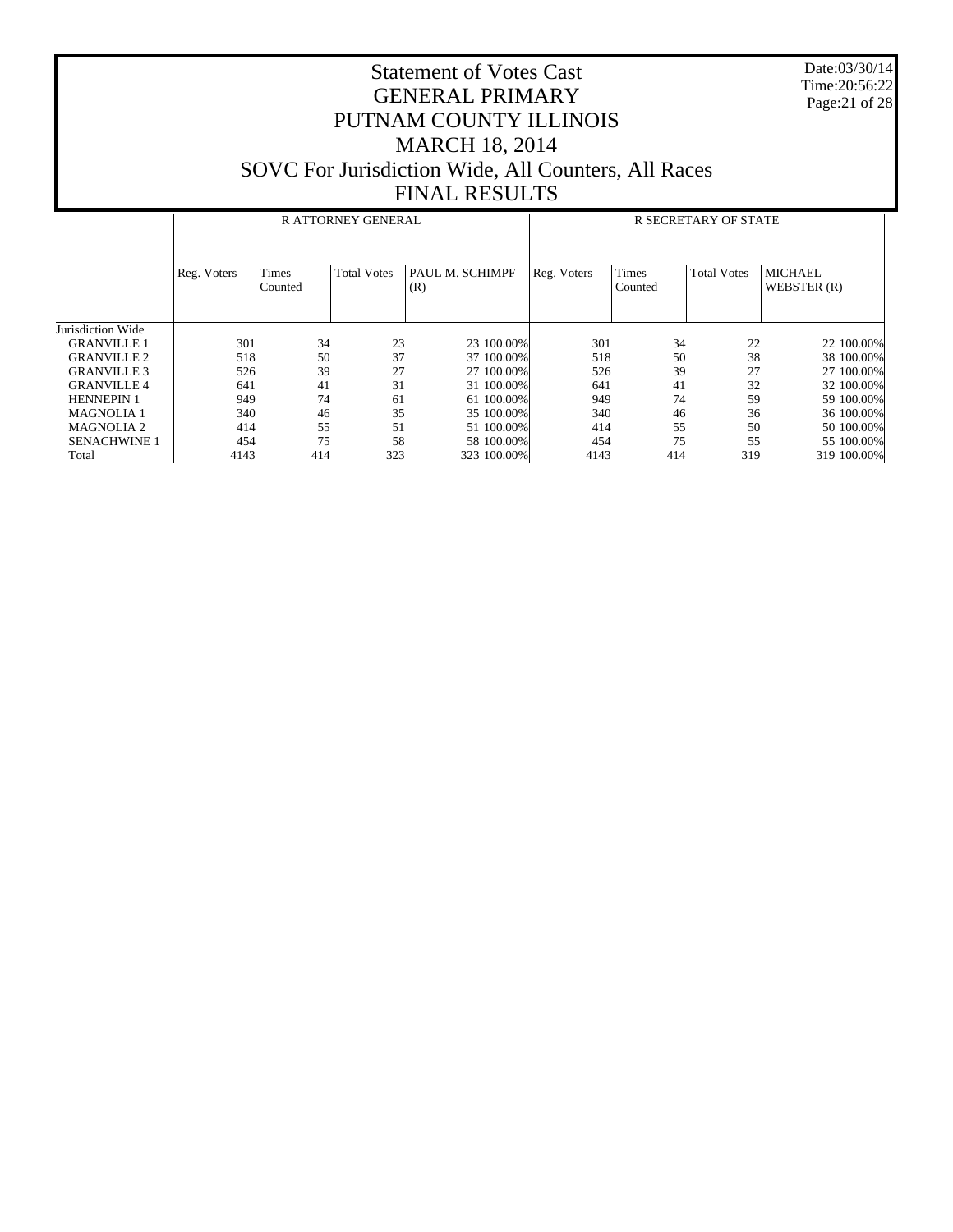Date:03/30/14 Time:20:56:22 Page:22 of 28

|                     |             |                         | <b>R COMPTROLLER</b> |                                 |
|---------------------|-------------|-------------------------|----------------------|---------------------------------|
|                     | Reg. Voters | <b>Times</b><br>Counted | <b>Total Votes</b>   | <b>JUDY BAAR</b><br>TOPINKA (R) |
| Jurisdiction Wide   |             |                         |                      |                                 |
| <b>GRANVILLE 1</b>  | 301         | 34                      | 25                   | 25 100.00%                      |
| <b>GRANVILLE 2</b>  | 518         | 50                      | 39                   | 39 100.00%                      |
| <b>GRANVILLE 3</b>  | 526         | 39                      | 29                   | 29 100.00%                      |
| <b>GRANVILLE 4</b>  | 641         | 41                      | 32                   | 32 100.00%                      |
| <b>HENNEPIN 1</b>   | 949         | 74                      | 63                   | 63 100.00%                      |
| <b>MAGNOLIA 1</b>   | 340         | 46                      | 38                   | 38 100,00%                      |
| <b>MAGNOLIA 2</b>   | 414         | 55                      | 53                   | 53 100,00%                      |
| <b>SENACHWINE 1</b> | 454         | 75                      | 64                   | 64 100.00%                      |
| Total               | 4143        | 414                     | 343                  | 343 100.00%                     |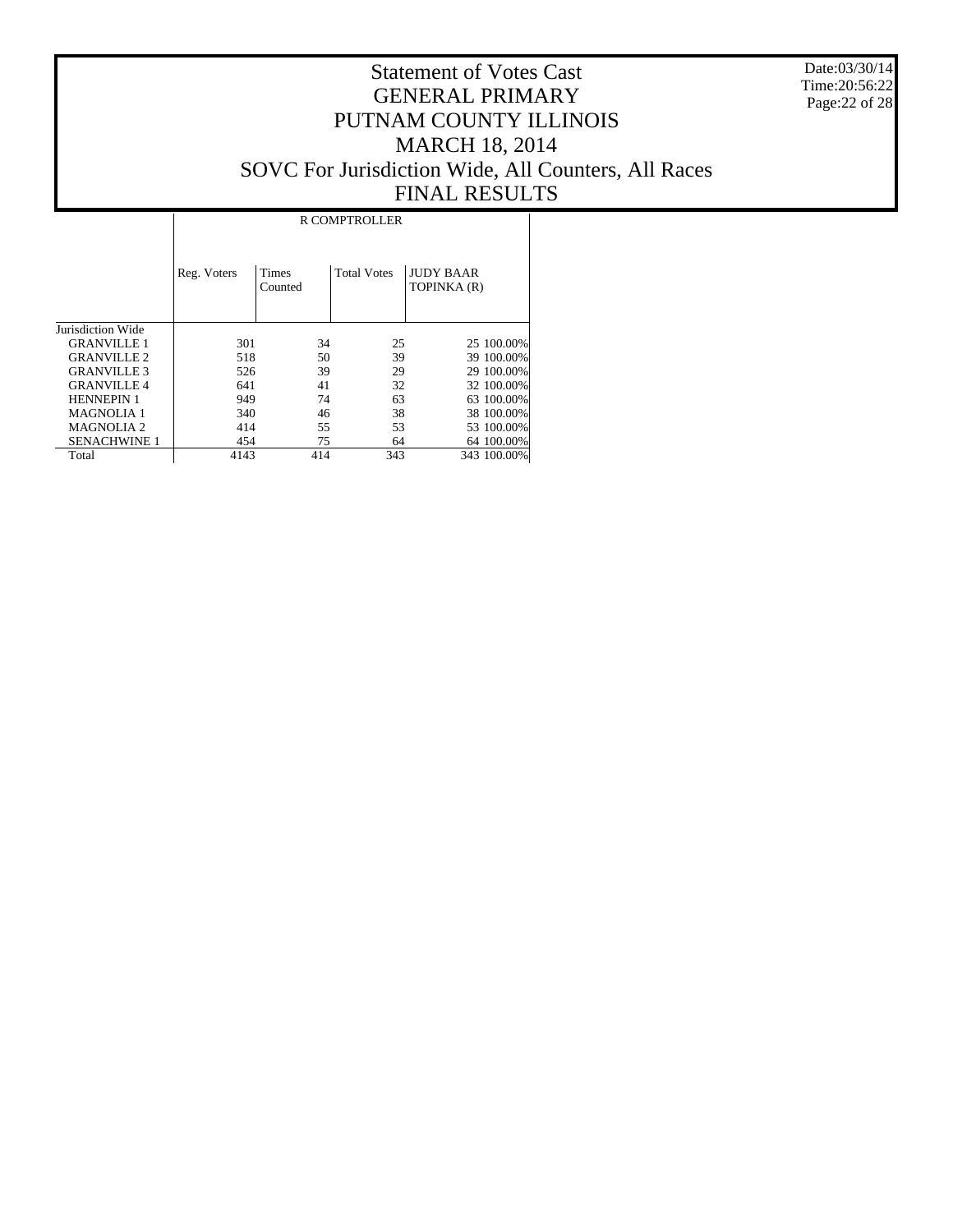Date:03/30/14 Time:20:56:22 Page:23 of 28

## Statement of Votes Cast GENERAL PRIMARY PUTNAM COUNTY ILLINOIS MARCH 18, 2014 SOVC For Jurisdiction Wide, All Counters, All Races FINAL RESULTS

#### R STATE TREASURER

|                     | Reg. Voters | <b>Times</b><br>Counted | <b>Total Votes</b> | TOM CROSS (R) |        | <b>BOB GROGAN (R)</b> |        |
|---------------------|-------------|-------------------------|--------------------|---------------|--------|-----------------------|--------|
| Jurisdiction Wide   |             |                         |                    |               |        |                       |        |
| <b>GRANVILLE 1</b>  | 301         | 34                      | 24                 | 13            | 54.17% | 11                    | 45.83% |
| <b>GRANVILLE 2</b>  | 518         | 50                      | 38                 | 18            | 47.37% | 20                    | 52.63% |
| <b>GRANVILLE 3</b>  | 526         | 39                      | 30                 | 22            | 73.33% |                       | 26.67% |
| <b>GRANVILLE4</b>   | 641         | 41                      | 30                 | 21            | 70.00% | 9                     | 30.00% |
| <b>HENNEPIN 1</b>   | 949         | 74                      | 58                 | 30            | 51.72% | 28                    | 48.28% |
| <b>MAGNOLIA1</b>    | 340         | 46                      | 40                 | 18            | 45.00% | 22                    | 55.00% |
| <b>MAGNOLIA 2</b>   | 414         | 55                      | 49                 | 32            | 65.31% |                       | 34.69% |
| <b>SENACHWINE 1</b> | 454         | 75                      | 66                 | 31            | 46.97% | 35                    | 53.03% |
| Total               | 4143        | 414                     | 335                | 185           | 55.22% | 150                   | 44.78% |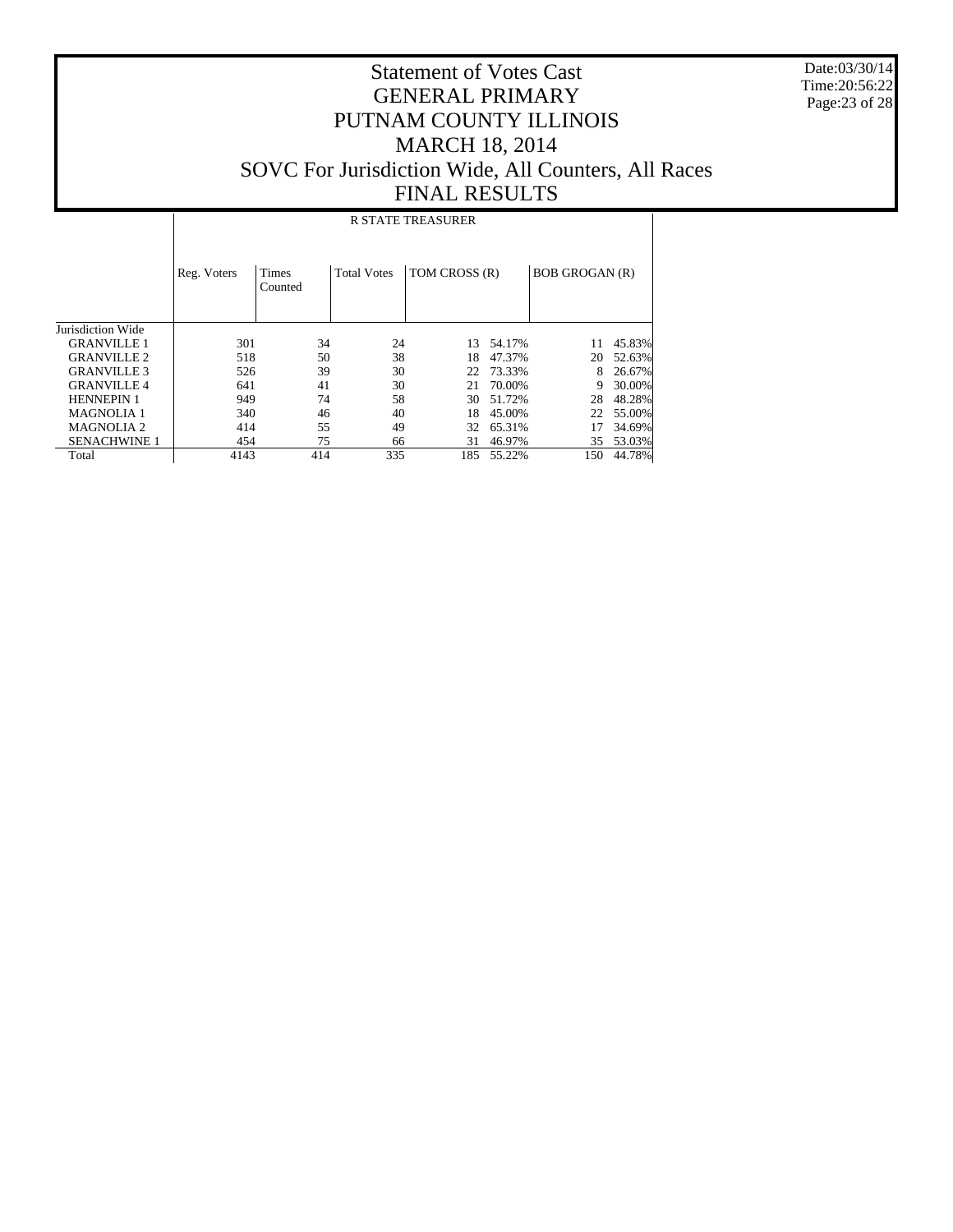Date:03/30/14 Time:20:56:22 Page:24 of 28

## Statement of Votes Cast GENERAL PRIMARY PUTNAM COUNTY ILLINOIS MARCH 18, 2014 SOVC For Jurisdiction Wide, All Counters, All Races FINAL RESULTS

#### R CONGRESS DIST 16

|                     | Reg. Voters | <b>Times</b><br>Counted | <b>Total Votes</b> | DAVID J. HALE.<br>JR. (R) |        | <b>ADAM KINZINGER</b><br>(R) |        |
|---------------------|-------------|-------------------------|--------------------|---------------------------|--------|------------------------------|--------|
| Jurisdiction Wide   |             |                         |                    |                           |        |                              |        |
| <b>GRANVILLE 1</b>  | 301         | 34                      | 33                 | 9                         | 27.27% | 24                           | 72.73% |
| <b>GRANVILLE 2</b>  | 518         | 50                      | 45                 | 8                         | 17.78% | 37                           | 82.22% |
| <b>GRANVILLE 3</b>  | 526         | 39                      | 37                 | 4                         | 10.81% | 33                           | 89.19% |
| <b>GRANVILLE4</b>   | 641         | 41                      | 35                 | 4                         | 11.43% | 31                           | 88.57% |
| <b>HENNEPIN1</b>    | 949         | 74                      | 70                 | 13                        | 18.57% | 57                           | 81.43% |
| <b>MAGNOLIA1</b>    | 340         | 46                      | 45                 | 10                        | 22.22% | 35                           | 77.78% |
| <b>MAGNOLIA2</b>    | 414         | 55                      | 51                 | 4                         | 7.84%  | 47                           | 92.16% |
| <b>SENACHWINE 1</b> | 454         | 75                      | 74                 | 8                         | 10.81% | 66                           | 89.19% |
| Total               | 4143        | 414                     | 390                | 60                        | 15.38% | 330                          | 84.62% |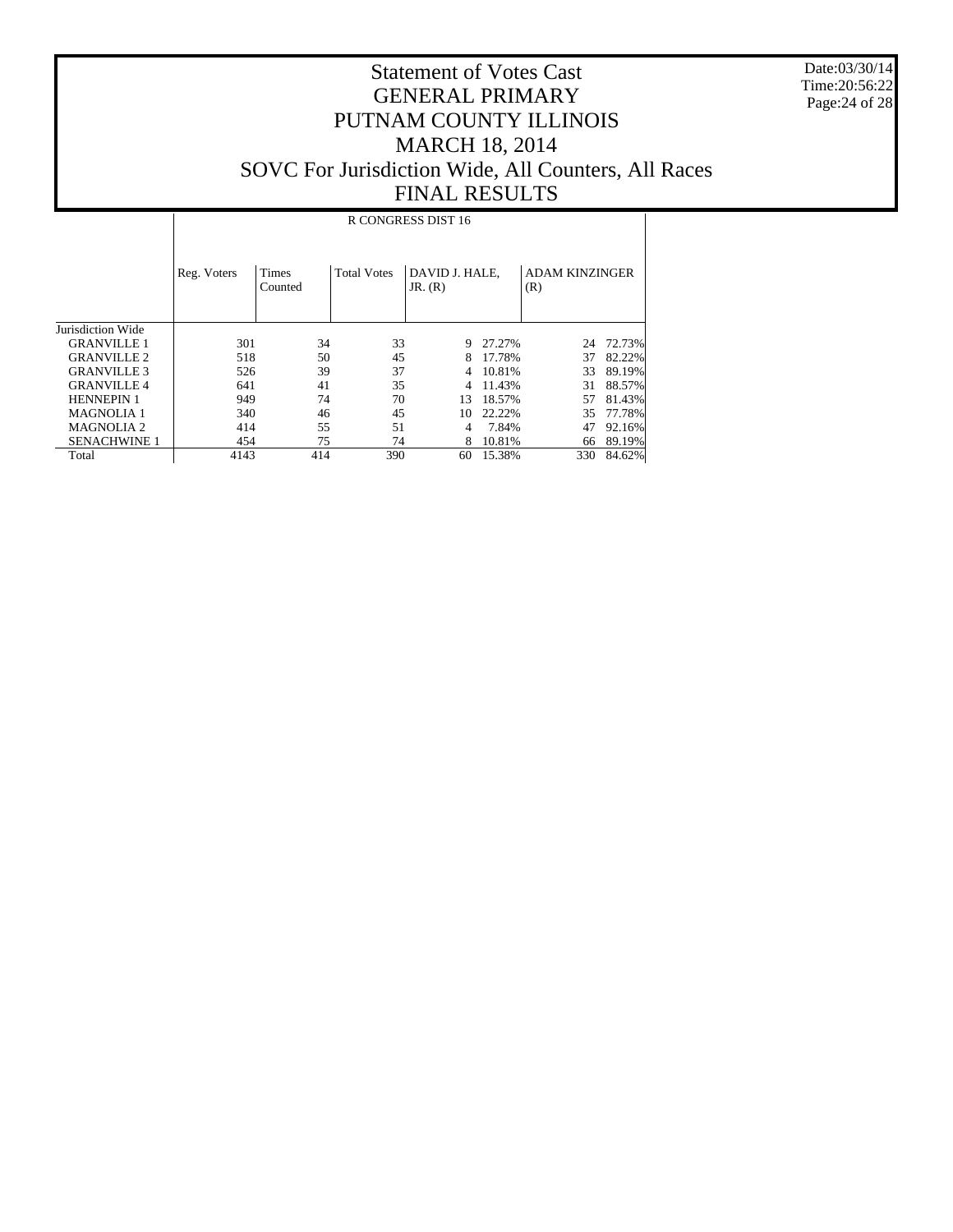Date:03/30/14 Time:20:56:22 Page:25 of 28

|                     |             |                  | R REPRES DIST 76   |                              | <b>R COUNTY BOARD</b> |                         |                    |                            |
|---------------------|-------------|------------------|--------------------|------------------------------|-----------------------|-------------------------|--------------------|----------------------------|
|                     | Reg. Voters | Times<br>Counted | <b>Total Votes</b> | <b>JERRY LEE LONG</b><br>(R) | Reg. Voters           | <b>Times</b><br>Counted | <b>Total Votes</b> | STEVEN O.<br>MALAVOLTI (R) |
| Jurisdiction Wide   |             |                  |                    |                              |                       |                         |                    |                            |
| <b>GRANVILLE 1</b>  | 301         | 34               | 21                 | 21 100,00%                   | 301                   | 34                      | 27                 | 27 100.00%                 |
| <b>GRANVILLE 2</b>  | 518         | 50               | 38                 | 38 100,00%                   | 518                   | 50                      | 36                 | 36 100.00%                 |
| <b>GRANVILLE 3</b>  | 526         | 39               | 26                 | 26 100,00%                   | 526                   | 39                      | 33                 | 33 100.00%                 |
| <b>GRANVILLE 4</b>  | 641         | 41               | 29                 | 29 100,00%                   | 641                   | 41                      | 32                 | 32 100,00%                 |
| <b>HENNEPIN 1</b>   | 949         | 74               | 57                 | 57 100,00%                   | 949                   | 74                      | 68                 | 68 100,00%                 |
| <b>MAGNOLIA 1</b>   | 340         | 46               | 36                 | 36 100,00%                   | 340                   | 46                      | 36                 | 36 100.00%                 |
| <b>MAGNOLIA 2</b>   | 414         | 55               | 48                 | 48 100,00%                   | 414                   | 55                      | 53                 | 53 100,00%                 |
| <b>SENACHWINE 1</b> | 454         | 75               | 57                 | 57 100,00%                   | 454                   | 75                      | 60                 | 60 100.00%                 |
| Total               | 4143        | 414              | 312                | 312 100.00%                  | 4143                  | 414                     | 345                | 345 100.00%                |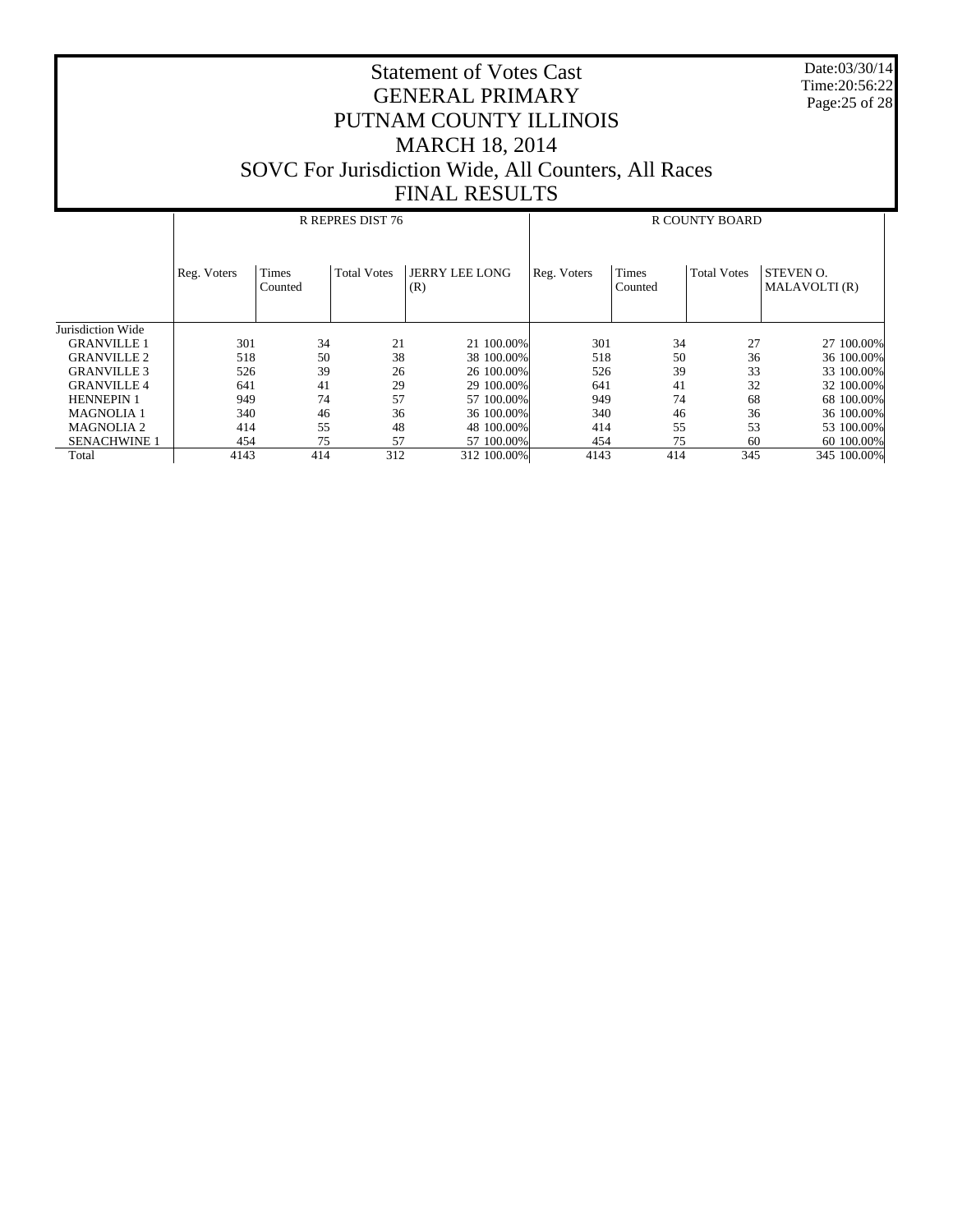Date:03/30/14 Time:20:56:22 Page:26 of 28

|                     |             | R GRANVILLE 1 COMMITTEEMAN |                    |                   |             |                         |                          |             |            |
|---------------------|-------------|----------------------------|--------------------|-------------------|-------------|-------------------------|--------------------------|-------------|------------|
|                     | Reg. Voters | <b>Times</b><br>Counted    | <b>Total Votes</b> | JAMES A. MACK (R) | Reg. Voters | <b>Times</b><br>Counted | Total Votes   CARL J     | NAUMANN (R) |            |
| Jurisdiction Wide   |             |                            |                    |                   |             |                         |                          |             |            |
| <b>GRANVILLE 1</b>  | 301         | 34                         | 27                 | 27 100,00%        | 301         | 34                      | 31                       |             | 31 100.00% |
| <b>GRANVILLE 2</b>  | 518         | 50                         | 40                 | 40 100,00%        |             | ٠                       | $\overline{\phantom{a}}$ |             |            |
| <b>GRANVILLE 3</b>  | 526         | 39                         | 33                 | 33 100.00%        |             | ۰                       |                          |             |            |
| <b>GRANVILLE4</b>   | 641         | 41                         | 33                 | 33 100.00%        |             | ٠                       | $\overline{\phantom{a}}$ | -           |            |
| <b>HENNEPIN 1</b>   | 949         | 74                         | 70                 | 70 100,00%        |             | ۰                       |                          |             |            |
| <b>MAGNOLIA1</b>    | 340         | 46                         | 41                 | 41 100.00%        | ۰           | ۰                       | $\overline{\phantom{a}}$ |             |            |
| <b>MAGNOLIA 2</b>   | 414         | 55                         | 53                 | 53 100.00%        |             | ۰                       |                          |             |            |
| <b>SENACHWINE 1</b> | 454         | 75                         | 67                 | 67 100.00%        |             |                         |                          |             |            |
| Total               | 4143        | 414                        | 364                | 364 100.00%       | 301         | 34                      | 31                       |             | 31 100.00% |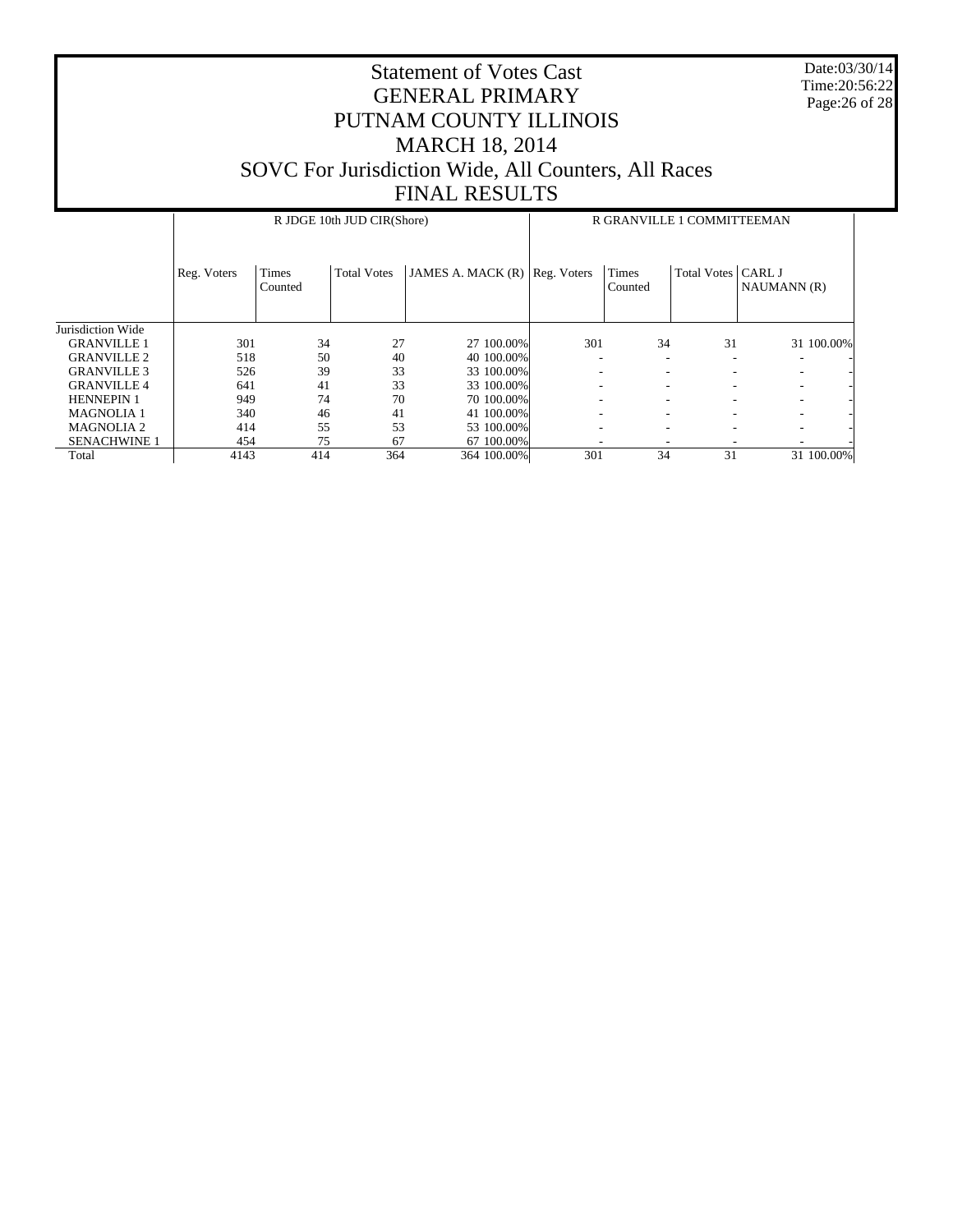Date:03/30/14 Time:20:56:22 Page:27 of 28

|                     |             | R GRANVILLE 2 COMMITTEEMAN |    |                                   | R MAGNOLIA 2 COMMITTEEMAN |                  |                    |                              |
|---------------------|-------------|----------------------------|----|-----------------------------------|---------------------------|------------------|--------------------|------------------------------|
|                     | Reg. Voters | Times<br>Counted           |    | Total Votes   ALMA TOEDTER<br>(R) | Reg. Voters               | Times<br>Counted | <b>Total Votes</b> | <b>TRUDY</b><br>SANDBERG (R) |
| Jurisdiction Wide   |             |                            |    |                                   |                           |                  |                    |                              |
| <b>GRANVILLE 1</b>  |             |                            |    |                                   |                           |                  |                    |                              |
| <b>GRANVILLE 2</b>  | 518         | 50                         | 43 | 43 100.00%                        |                           |                  |                    |                              |
| <b>GRANVILLE 3</b>  |             |                            | ۰  |                                   |                           | ۰.               |                    |                              |
| <b>GRANVILLE 4</b>  |             |                            |    |                                   |                           |                  |                    |                              |
| <b>HENNEPIN 1</b>   |             |                            | ۰  |                                   |                           |                  |                    |                              |
| <b>MAGNOLIA1</b>    |             |                            |    |                                   |                           |                  |                    |                              |
| <b>MAGNOLIA 2</b>   |             |                            | ۰  |                                   | 414                       | 55               | 54                 | 54 100.00%                   |
| <b>SENACHWINE 1</b> |             |                            |    |                                   |                           |                  |                    |                              |
| Total               | 518         | 50                         | 43 | 43 100.00%                        | 414                       | 55               | 54                 | 54 100.00%                   |